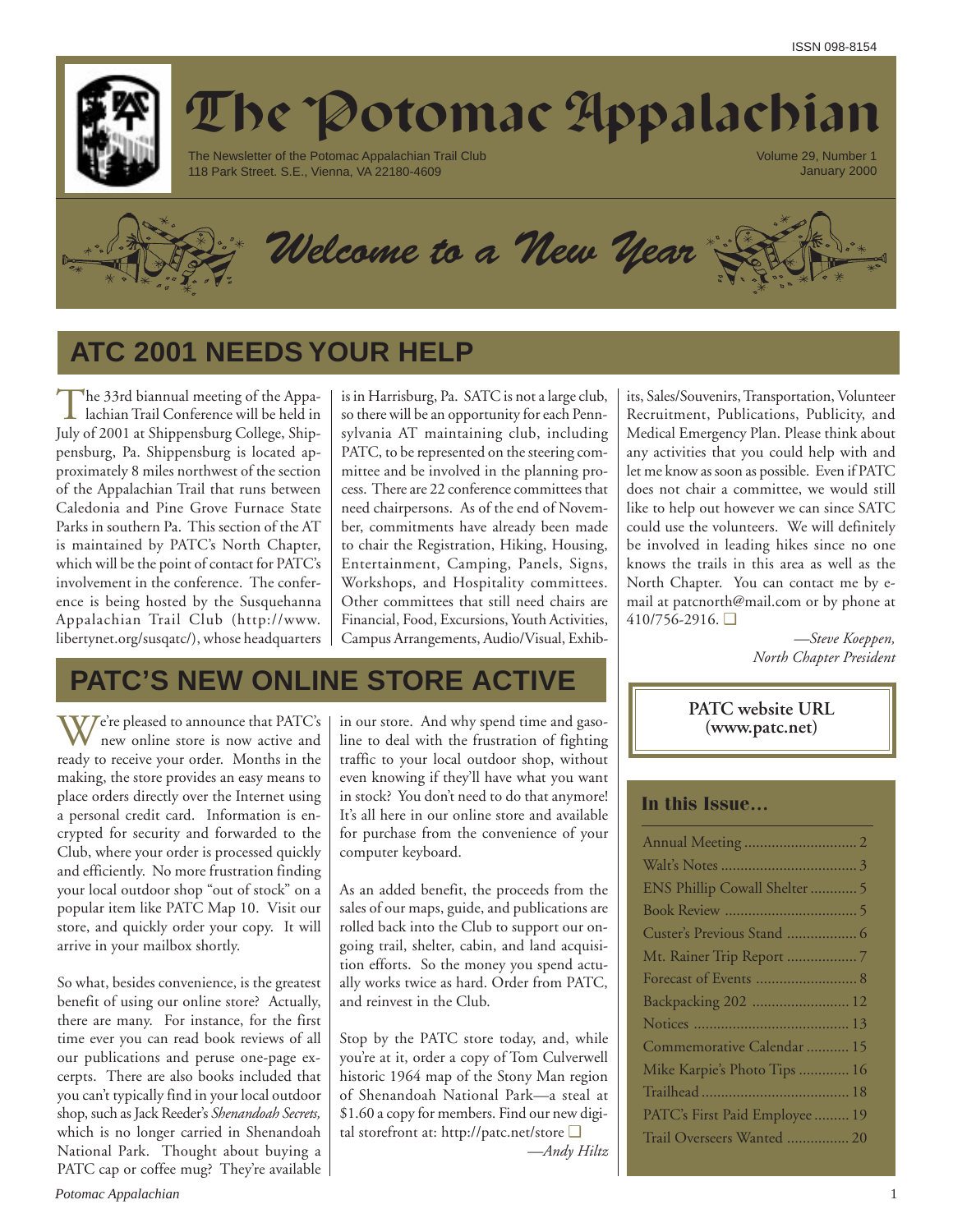### **Council Members, Chairs and** *PA* **Staff**

### **Officers**

**President:** Walt Smith, 703/242-0693, Ext. 40, wsmith@visuallink.com **VP Operations:** Tom Johnson **VP Volunteerism:** Mickey McDermott **Supervisor of Trails:** Peter Gatje Email: PJGatje@aol.com **Supervisor of Corridor Management:** Tom Lupp **General Secretary:** Warren Sharp **General Counsel:** Eric Olson **Membership Secretary:** Terry Cummings **Treasurer:** Dick Newcomer **Recording Secretary:** Gerhard Salinger **Sections/ Chapters**

**Mountaineering Section:** Ozana Halik **SMRG**: Bud Hyland **Ski Touring Section:** Katherine Stentzel **North Chapter:** Steve Koeppen **N. Shenandoah Valley Chapter:** Martha Clark **S. Shenandoah Valley Chapter:** Michael Groah **Charlottesville Chapter:** John Shannon **West Virginia Chapter:** Jane Thompson

**Standing Committee Chairs (Council Members) Blackburn Trail Center:** Chris Brunton **Cabins:** Mel Merritt **Cabin Construction:** Charlie Graf **Conservation:** Mary Margaret Sloan **Corporate Donations:** Jack Reeder **Endowment:** Dick Newcomer **Finance:** John Richards **Hikes:** Tom Johnson **Internet Services:** Andy Hiltz **Land Management:** Anita Canovas **Land Acquisition:** Phil Paschall & Eric Olson **Legal:** Eric Olson **Maps:** Dave Pierce **Maryland Appalachian Trail Management Committee:** Charlie Graf **Potomac Appalachian:** Bianca Menendez **Public Affairs:** Terry Cummings **Publications:** Aaron Watkins **Shelters:** Charlie Graf, 410/757-6053 **Trail Patrol:** Mickey McDermott **Tuscarora Trail Land Management:** Lloyd MacAskill

**Special Committees/Ongoing Activities Archives & Library:** Carol Niedzialek **Cabin Reservations:** Darlene Wall **Deputy Supervisor of Trails:** Rick Rhoades **Firestone Tract Management:** Shirley Strong **Information/Sales Desks:** Marguerite Schneeberger **Medical:** Dennis DeSilvey **Vining Tract Management:** Howard Johnson

### **Potomac Appalachian**

**Chief Editor:** Bianca Menendez jns-bianca@home.com **Features Editor:** Joanne Erickson **Forecast Editor:** Joe O'Neill JJONeill@visi.net **Pre-press:** Nancy Merritt, MeritMktg@aol.com

## **CELEBRATING AT THE ANNUAL MEETING**

There was excitement and apprehension<br>in the air all day Friday, November 5 as we prepared for PATC's big party, the 1999 Annual Meeting and Celebration. So many things were new this year including the venue, the caterers, the entertainment, and the first Volunteer of the Year Award. We dashed around with fingers crossed hoping nothing had been overlooked. Fortunately, everything fell into place. If you didn't make it, you really missed one of the most memorable celebrations the Club has seen in many years.

The weather was perfect for the evening's events; another new aspect of the Annual Meeting (if you can remember meetings of the past inevitably held in snow, sleet, high winds, or freezing rain). Over 135 Club members enjoyed the unique century-old setting of the Old Town Hall in Fairfax City. The hall provided the opportunity to set displays on the second floor and a buffet dinner layout on the first floor. Each member attending was given a ticket at the entrance for the drawing of any one of the many door prizes. The prizes were donations from outfitters Eastern Mountain Sports and Hudson Trail Outfitters. Many delighted members won gift certificates, tickets, first aid kits, day packs, and other neat stuff.

On the second floor, displays created by different departments of the Club surrounded the outside area of the room. They gave attendees an understanding of what those departments have been up to with ongoing projects throughout the year as well as future ones. The open bar refreshed members as

they mingled around the large hall observing displays and greeting old and new friends during the social hour. There were so many smiles and hugs you would have thought it was a family reunion. Well, maybe our annual meetings could be considered as such since a lot of us only see each other at the annual meetings.

Many compliments were received for the delicious dinner provided by Helga's Caterers, Inc. of McLean, Virginia. And while everyone was seated and finishing their meal, we prepared for the night's most important event: the recognition of the most esteemed volunteers who have dedicated long hours and service to

the Club in 1999. President Walt Smith opened the awards presentation. Walt gave the attendees an overview on the Club's most recent achievements and his vision of where the Club is headed as we enter the new millennium. Vice President of Operations Tom Johnson followed with a short review of the Club's accomplishments, changes, and future developments in the Trails, Shelters, and Cabins programs as well as other aspects of the Club that keep us all busy. To introduce the recipients of the many achievement awards, Vice President of Volunteerism, Mickey McDermott took a deep breath. He then proceeded to name recipients of all 86 Service Awards, one Special Commendation, two 50-year Member Life Certificates, three Honorary Life Memberships, and the newly created first Volunteer of the Year Award.

Mickey, a newcomer to his position as well, was excited to present the awards. After reading the list of Service Awards recipients, he then introduced the two 50-year Members, Mr. Robert L. Hendricks of Phoenix, Arizona, and Mr. Myron W. Klein of Fort Myers, Florida. Unfortunately, neither one were able to attend. We were lucky, however, to have all three new Honorary Life Members in attendance. Each one was called to personally receive their award. In the Club's history, only 44 members have been recognized for their contributions with an Honorary Life Membership.

Marguerite Schneeberger was totally surprised and delighted to have been chosen. She has been a long-time promoter of the Club and has for more than 20 years coordinated the



*Marguerite Schneeberger receiving her Honorary Life Member certificate from Vice President Mickey McDermott as Terry Cummings, Membership Secretary looks on in the background.*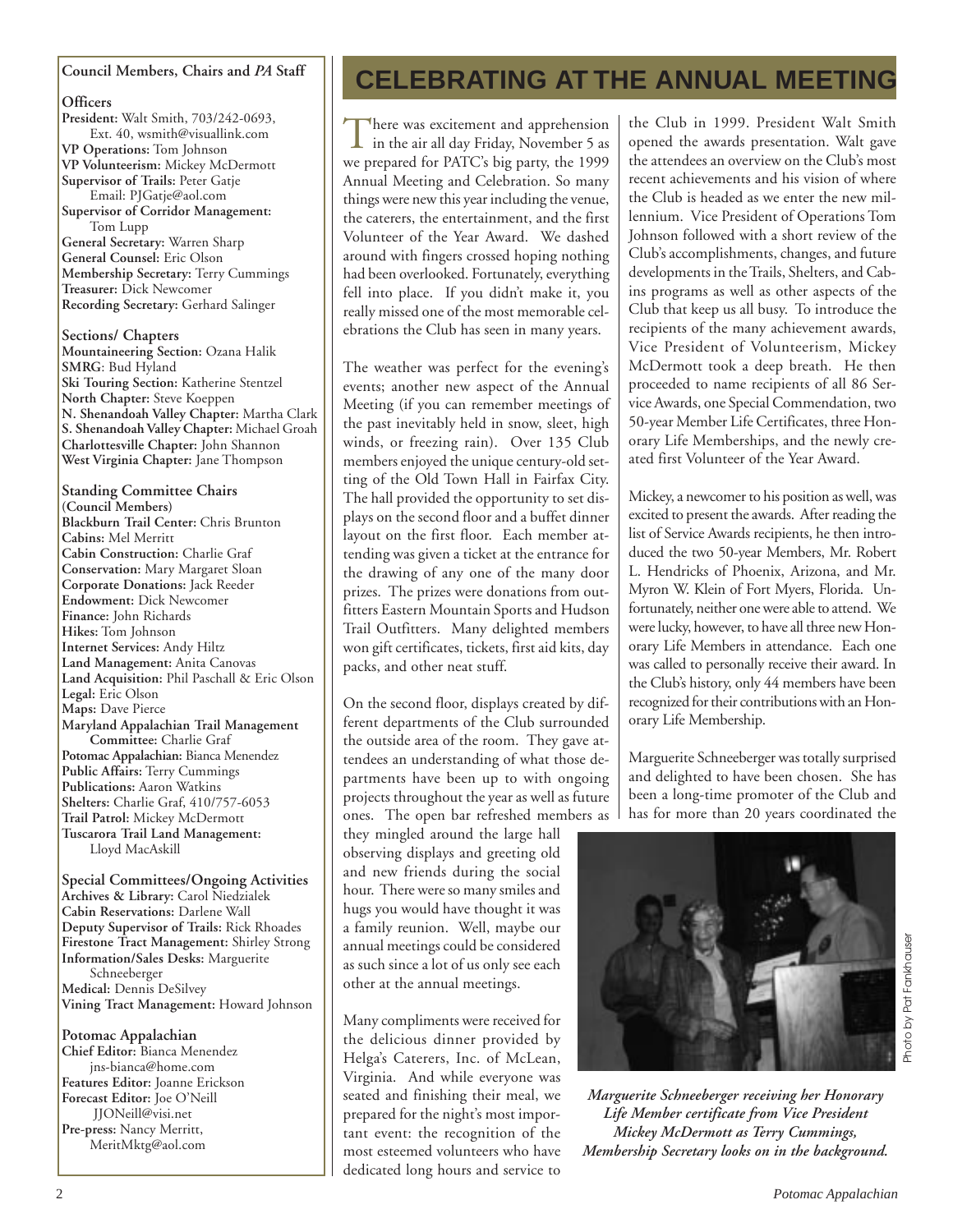### *Annual Meeting continured*

scheduling of volunteers who devote their time on the evening Information and Sales Desks at the Club Headquarters. Believe me, this is no small task.

Next, Mickey called up George Walters. George also has an extensive record of service to the Club including his work as Councilor to the PATC Executive Committee, advisor to the redesign of Club Headquarters in 1991, contributor of various articles and the popular "Tales of the Woods" cartoon in the Potomac Appalachian newsletter, Range View Cabin overseer, Indian Run Maintenance Hut overseer, District Manager, SNP Appalachian Trail and blue-blazed north districts, organizer and leader of the PATC North District SNP Hoodlums trail crew well, you get the picture.

Last, but certainly not least, Mickey asked Andy Hiltz to the podium. A member for over 15 years, Andy has held many positions in the Club as well. In addition to his trail overseership, he moved up the ladder from Assistant District Manager to District Manager to Regional Trail Manager to Deputy Supervisor of Trails to become Supervisor of Trails on two separate occasions. And he didn't stop there; Andy became the Chief Editor of the *Potomac Appalachian* newsletter and while he was doing that, he researched, created, implemented and maintained the Club's award winning web site, patc.net.

Each Honorary Life Member received a framed Honorary Life Certificate, a personalized engraved stainless steel drinking cup commemorating the date they were inducted, a Life Member card, an Honorary Life rocker bar to be placed above the PATC Patch, and a round of applause.

*See Annual Meeting, page 4*

*George Walters receiving his Honorary Life Member certificate from Vice President Mickey McDermott.*



*Andy Hiltz receiving his Honorary Life Member certificate from Vice President Mickey McDermott.*



## **WALT'S NOTES**

## **Why Do We Have Vacant Overseer**

**Positions?**<br>Members indicated in the 1999 PATC Members indicated in the 1999 PATC Membership Survey that the most important Club activity is trail work. However, I am puzzled as to why, with 7,000 members, we are not maintaining a trail overseer waiting list instead of publishing a Trail Overseers Wanted list (on the back page of each *PA*)? As a parent who used to spend weeknights and weekends fully occupied with children's activities after working more than a full-time work-week, I can understand why some members with children are not able to do much more than pay their dues. In fact, some members, who used to have free time have indicated that they are looking forward to the day when they will once again be able to participate fully in Club activities! But what about members without an active family life? Is there some concern that we are not addressing that may inhibit some members from being a trail overseer or co-overseer?

### **Getting Use to Overseer Duties**

I must admit that I once felt a little intimidated at the prospect of being a trail overseer. I really didn't know much about what was involved except that I knew what I thought a good trail should look like. However, I proceeded to volunteer with hope that all would work out right. Initially, I took on a short trail, the Snead Farm Loop Trail, which is only seven tenths of a mile long, in order to get used to the new duties without feeling pressured.

Following guidance contained in the overseers manual and using PATC tools found in a local tool cache, I soon found out that cutting the small blowdowns wasn't all that bad and that I could always get help from the district manager or the park rangers for the big ones. I also learned where the weeds were that needed attention as spring moved into summer and how often I needed to return to keep the growth in check. I gradually discovered that I thoroughly enjoyed my own piece of "wilderness" where I could note the seasonal changes, where the deer crossed my trail, and where the unusual flowers bloomed or the birds built their nests. It was not long before I knew that seven-tenths of a mile as well as I knew my own backyard. I began to feel that my time spent there was really fun.

After I had been an overseer about a year, I went to a PATC overseer workshop in order to find out which skills I may have been lacking. I did learn some tips that were useful, and, to this day, I can still hear Warren Sharp, the workshop leader, say "a stick thrown downhill doesn't come back to you!"

After a while I accumulated some more free time, so I took on additional miles of trails, expanding my own personal wilderness area by including the Half Moon Mountain trails in West Virginia. Now I was able to compare the seasonal differences between the Blue Ridge and the Great North Mountain ridges and also increase the number of places where

*See Walt's Notes, page 15*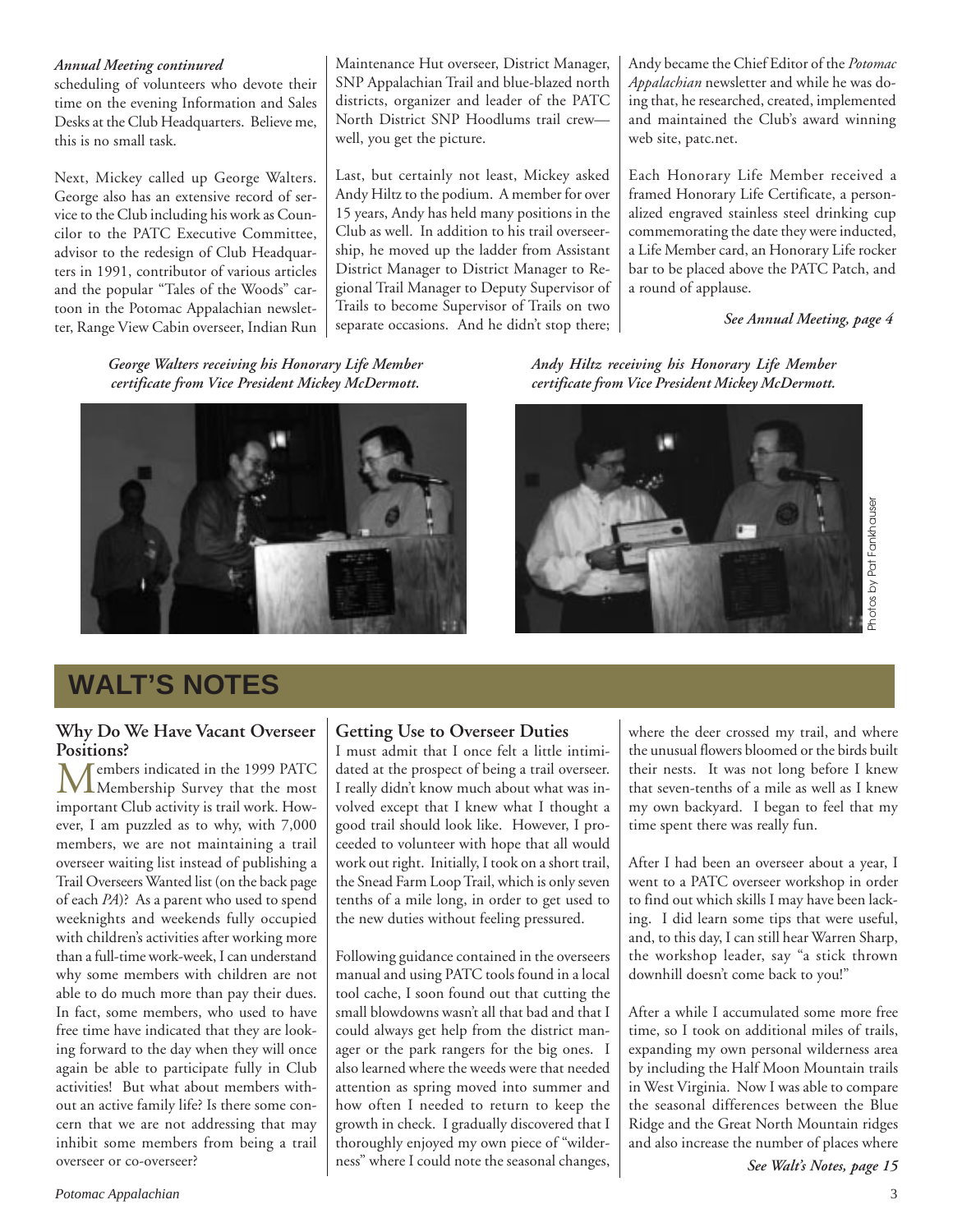### *Annual Meeting, from page 3*

Mickey continued his comments on the importance of volunteering and dedication to the Club's purpose and then asked Charlie Graf to step forward and receive PATC's newest award: Volunteer of the Year. Truly surprised and delighted, Charlie was presented with this distinguished title on an engraved walnut encased clock. The clock is a handsome mantle piece that will be a reminder of the many contributions Charlie has made to the Cub in the past year. Charlie continued to serve as PATC's representative on the Maryland AT Management Committee, Chairman of the Shelters and Cabins Construction Committees, Construction Chief of the Tulip Tree Cabin project, member of the Shelters, Cabins, and Cabin Lands Fund advising committee, as well as member of other ad hoc committees. Charlie, along with each subsequent recipient of the Volunteer of the Year Award, will have his name engraved on a specially made wall plaque to be hung in the entrance foyer of the Club Headquarters for all to see.

The evening ended with whimsical entertainment by Jim Neib and "The Five Neibinskis," an improvisational comedy act. Jim got the audience involved in his acts, which sparked a lot of laughs as well as lighthearted groans from his slapstick humor.



*PATC's 1999 Volunteer of the Year, Charlie Graf expresses his appreciation for being chosen as the first recipient of this prestigious award.*

### **Congratulations to the following Service Award recipients:**

Esther Aulthouse and Family Richard Barrick Adelia (Dede) Bauer Bruce Berberick Pete Brown Chris Brunton Rick Canter Bruce Clendaniel Liles Creighton John Dami Keith (Charles) Denson Mr. and Mrs. S. V. Dove Ruth Durloo Larry Eads Maureen Estes Dave Fellers Michael Fleming Heidi Forrest Dianne and Chuck Gagliano Ray Galles

Charles Graf Thurston Griggs Frank Haas Hal Hallett Larry Hatakeyama Cindy Huebner Bob Hueston Charles Hillon Andy Hiltz David Holton Charles Irvin Kumait Jawdat Bill Jones Michael Karpie Fran Keenan Frieda Kintner Wil Kohlbrenner Ron Kutz Larry and Lauren Lang

Joe Gareri

Alexandra Lampros Larry Linebrink Fred (Hop) Long Lloyd MacAskill John McCrea Bianca Menendez Anniell Miller Mark Mitchell Eric Nasar Joe O'Neill Matthew Ogorzalek Steve Paull Lloyd Parriot David Pierce Karen and David Pugh Ty Rathje Rick Rhoades Jon Rindt Wilson Riley Al Rogers

Lee Shaeffer Warren Sharp Kerry Snow Tyler Somerville Bernie Stalmann Richard Stickley Marilyn Stone Paula Strain Jane Thompson Trudy Thompson David Trone and Family Fred Tubman Frank Turk Richard Vetland George Walters Holly Wheeler John and Valerie Wheeler Cliff Willey Tim Young

Photo by Pat Fankhauser Photo by Pat Fankhauser

Special Commendation Award was given to Frank Webert. This award is for non- PATC members who have volunteered exemplary service to the Club. The Annual Meeting and Celebration for 1999 concluded as a great success in itself and served as a fitting celebration of the many wonderful and important achievements of the members of the Potomac Appalachian Trail Club. We've come a long way on this trail. We've done a lot. Give yourselves a hand. See you in the start of the next millennium. Happy New Year everybody!!! ❑

> *—Patricia Fankhauser Membership Coordinator*



*Recreation Equipment Incorporated (REI) representative, Mark Nelson (also a PATC member), addresses a group of interested attendees at the October 30, 1999 REI Appalachian Trail Through Hiker's Symposium in the Bailey's Crossroads store.*

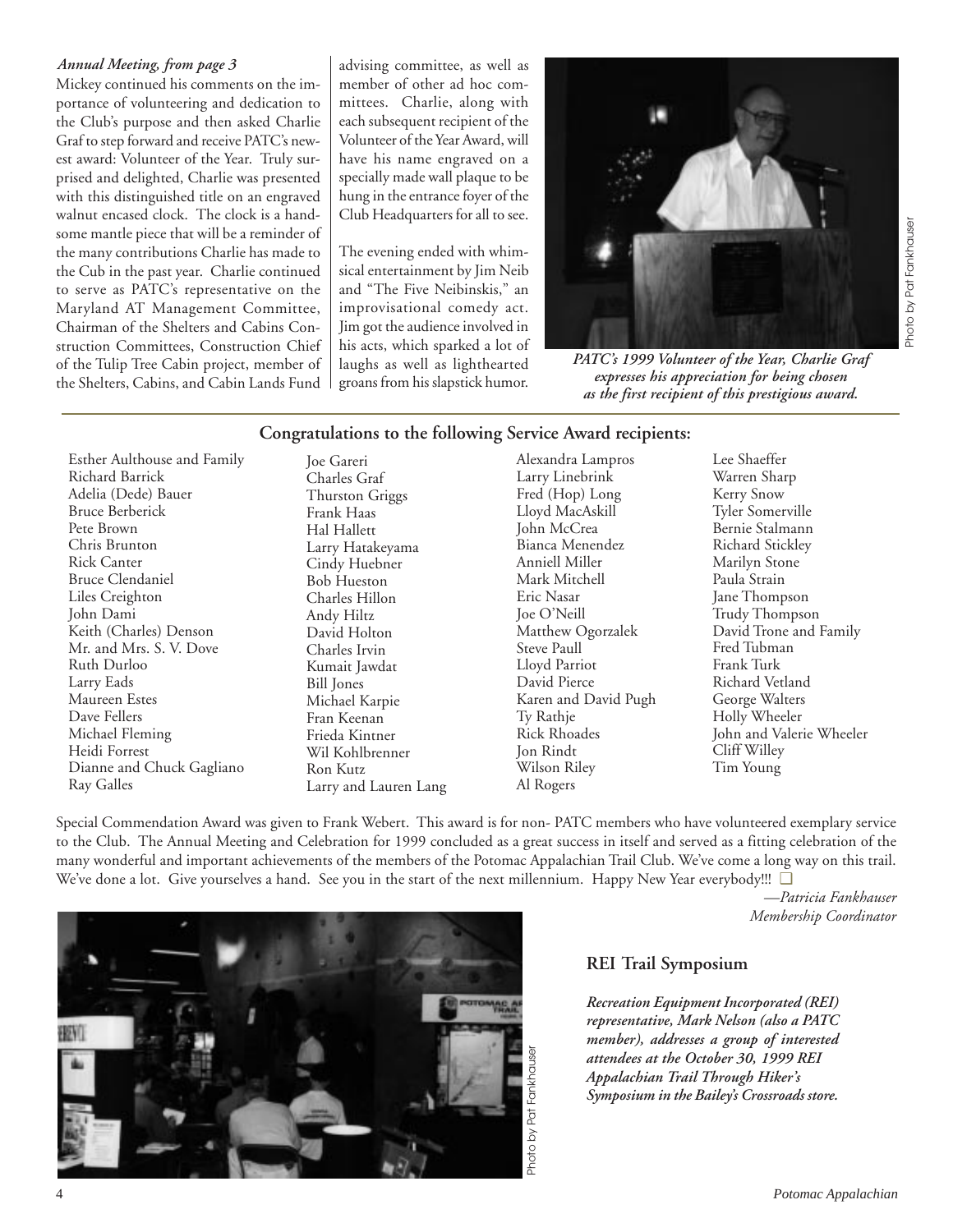## **ENS PHILLIP COWALL MEMORIAL SHELTER— A PROJECT LEADER'S PERSPECTIVE**

The shelter dedication held on Sunday,<br>October 3rd was indeed a special occasion. First of all, the weather couldn't have been better. Attendees included the Cowall family, relatives and friends, PATC members, MSSD, Gallaudet and Western Maryland College students and staff, Metropolitan Washington Regional Outings Program (Sierra Club) members, Boy Scouts of America members, and many others adding up to approximately 50-55 people.

### **A Unique Opportunity**

A biased opinion of course, but I'd say the shelter looks very nice and something that PATC can be proud of. If you haven't seen the shelter yet, it will be worth it to make plans for a visit. Just drop me a line for directions should you need them, FrankTurk @aol.com You can also check out the Website: www.gallaudet.edu/~pcnmpcoc/weekend/ log-shelter.

The project gave ample opportunity and room for young and old alike to learn, develop, and hone skills. The logs were delivered on January 23rd, and work began and continued weekly, and often during the week, until the shelter was completed in mid-September.

Being project leader of course had its many challenges and was a unique opportunity for me to grow personally in many ways as well as develop rustic construction techniques. I had an interesting perspective as I witnessed the wonderful spirit of volunteerism unfold with the teamwork, commitment, camaraderie, and dedication of over 200 different workers and supporters, who in their own ways contributed to the successful completion of the project.

Personally, my enjoyment of the project centered on 1) love of our Appalachian Trail, 2) belief in Volunteerism and being outdoors, and 3) seeing old friends and meeting new ones. I especially enjoyed the fact that, while in most respects this was your typical PATC project, for me it was the merging of my two worlds—deaf and hearing. Hav-

ing deaf parents, thus growing up experiencing two languages and cultures, made it especially rewarding to have 50% involvement from the deaf community. Knowing that the doors were open to people who may not otherwise choose to spend time on such a project was special.

### **Trail Magic**

Throughout the project, I as well as others, was in one way or the other touched by how the Cowall family chose to remember the life of their departed loved one, Phillip. It is safe to say that their generous gesture will go a long way towards enhancing the trail experience on this section of AT.

During the dedication, Charlie Graf delivered a wonderful description of "Trail magic," which was especially meaningful



*Donald and Agnes Padden in front of the newly dedicated ENS Phillip Cowall Memorial Shelter.*

since he has through-hiked the AT. Right from the start there was plenty of Trail Magic. First of all, the log donation was made by Wallace Johnson Logging Company out of Southern Maryland. In the course of conversation with Mr. Wallace it was quite interesting when it surfaced that in fact his parents are deaf also!

The magic continued with a series of events such as the log construction of the shelter being done off-site near Bowie, Maryland. While enroute to scouting this potential worksite one drives by a "Deaf Child Area" sign. Further, on the 4th of July weekend on a particularly hot, humid day we were about ready to call it a day when two through-hikers appeared, dropped their packs, and announced that they have carpentry experience—two hours later we had the metal roofing material installed!

*See Shelter, page 14*

## **BOOK REVIEW**

Riordan, Robert M., ed. *Uncommon Wealth: Essays on Virginia's Wild Places.* Introduction by Jennifer Ackerman. Illustrations by Megan Grey Rollins. The Nature Conservancy, November 1999. 203p. illus.

The Barrier Islands. Mason Neck. Laurel<br>Fork. Goshen Pass. Shenandoah National Park. The gorges of North River and Bullpasture River in George Washington National Forest. The Blackwater River, the North Landing River, and False Cape under the salt breezes of the Atlantic. These and other bits of wilderness are the subject of essays by twenty writers, at least two of them members of PATC. Some of these places are owned, or protected, by the Nature Conservancy; more of them belong to the state or the federal government. Some, such as Boigiano's Cross Mountain, the pools of the Moorman River, or Walter Nicklin's Rappahannock River, are merely used by the public. Over the years, PATC has had hikes or excursions to at least half of them. All can be visited by any one willing to make the effort.

Each essay explains why a particular place is important to that writer. Some pieces are prosaic, others lyrical, and many just report personal experiences. None of the writers is known widely as a nature writer, with the exception of Pastor Richard Cartwright Austin, who developed his environmental theology while both preaching and farming on the Clinch River. All are writers who have not yet reached the peak of their careers. These essays may be more important in the future than they seem at present, useful though they may be as today's conservation message.

This is a book I will be buying. ❑ *—Paula M. Strain*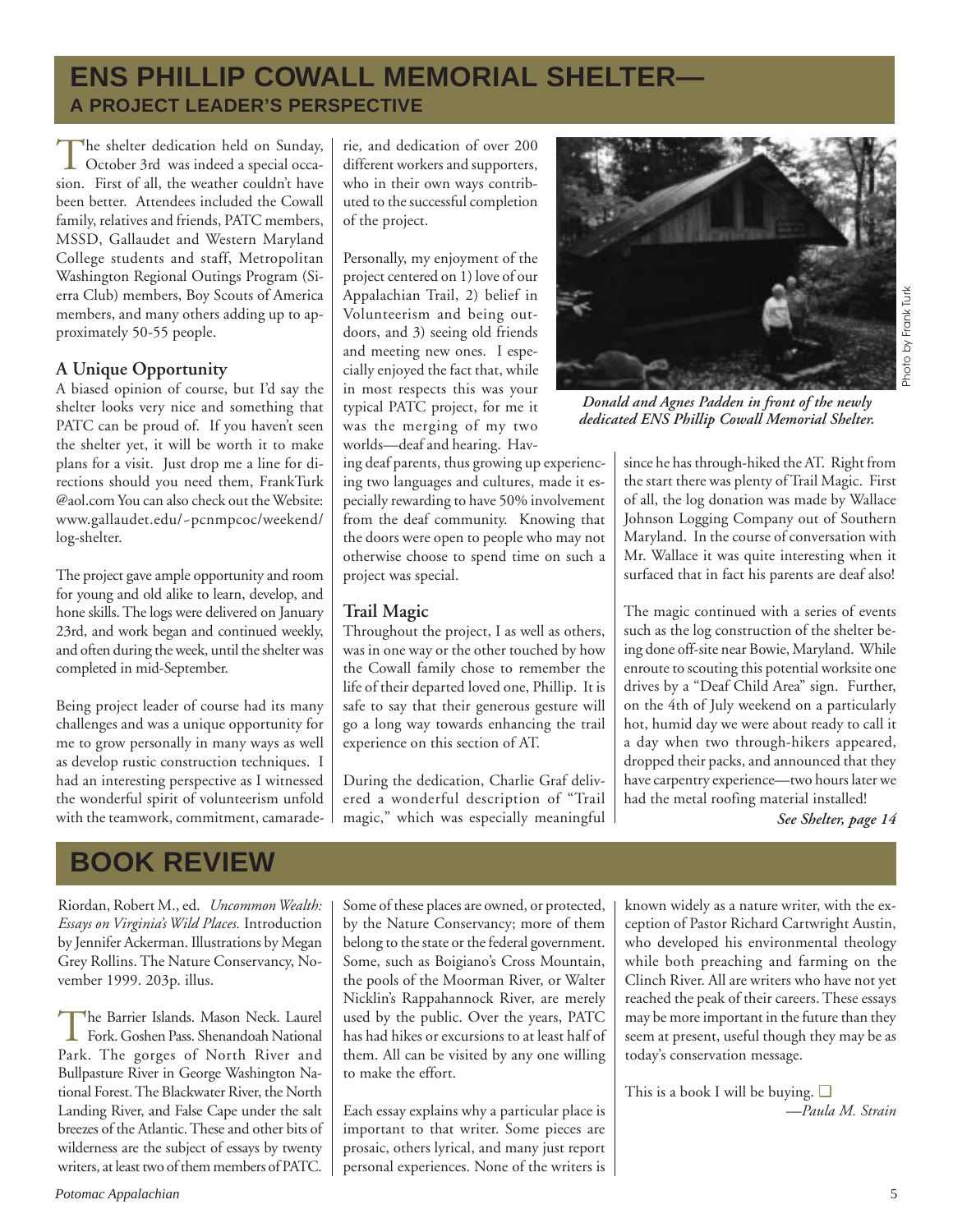## **CUSTER'S PREVIOUS STAND— HOW TO PROTECT THE TUSCARORA TRAIL'S HISTORY**

Nearly everyone has heard of Custer's last<br>stand, which took place on June 25, 1876, when Lt. Col. George Armstrong Custer and 267 U.S. Army cavalrymen under his command perished at Little Big Horn, Mt. while under attack by a confederation of Plains Indians. What is not nearly so well known is that Custer was also very active during the Civil War, advancing in rank during that time from second lieutenant to brevet major general, in spite of having graduated at the bottom of his class from West Point in 1861!

From PATC's perspective, the most interesting part of Custer's Civil War campaigns took place on October 9, 1864, along what is now part of the Tuscarora Trail. At that time, Custer was in command of a Union cavalry division that had made its encampment a couple of miles west of what is now the Toms Brook exit from I-81. Interest was added by the fact that Custer was squared off against a Confederate cavalry division that was commanded by his old West Point roommate, Tom Rosser!

Rosser's division had taken up a defensive position on Spiker's Hill, a little to the south and across the Toms Brook valley from Custer's forces. Spiker's Hill was then and still is neatly bisected by the old Back Road, which at that point is now the route of the Tuscarora Trail. But back in 1864, two other cavalry divisions were facing each other in similar fashion a couple of miles to the east, along the Valley Pike, better known today as US 11.

Because of their superior numbers, the Union cavalry division on the Valley Pike was able to detach two brigades, one of which advanced southward along the Middle Road and then attacked the flanks of both of the Confederate positions. While modern day hikers might begrudge the road walk across the Shenandoah Valley from US 11 to the Little North Mountain, nearly all of the Tuscarora Trail route there is along veritable battle roads that were used by elements of this advancing Union cavalry brigade.

Although Maurertown, which is just south of Toms Brook and straddles the Tuscarora Trail as it crosses US 11, was already an established community at the time of the Civil War, the prosperity of the 1990s has resulted in a new wave of home construction there. The area where the Union cavalry's flanking attack on the Confederates most likely occurred is particularly affected. When last visited in mid-November, there was a huge pit that had been dug where the trail used to be. Its purpose was to allow tunneling under the adjacent railroad tracks, thus providing access to public utilities for the new subdivision.

The good news is that the pit will be filled back up once the tunneling has been completed. There will still be concerns about how continued development will affect the route of the Tuscarora Trail across the Shenandoah Valley. With some difficulty, the trail could still be kept open in or near its present position.

These concerns have already attracted interest from the National Park Service. Recognizing the historic significance of the Toms Brook battlefield and the desirability of maintaining a scenic hiking route across the valley, the Rivers and Trails Conservation Assistance program of the National Park Service is providing some staff time to assist PATC in its efforts to conserve undeveloped land and provide a protected route for the trail across the valley.

These efforts are expected to involve a coalition of local, state, and national groups, both public and private, as well as individual landowners in the community. The initial meeting of the steering committee was held on November 18 in the Woodstock, Va. Town Hall. A second meeting with expanded participation is planned for this month.

At this point, the future of the project cannot be predicted with any degree of certainty. Much will depend upon the interests and concerns of local landowners and their willingness to participate in these land conservation efforts. Anyone who has further questions or would like to become involved with this project is invited to contact PATC President Walt Smith at the PATC office or via email at wsmith@visuallink.com. ❑

> *—Lloyd MacAskill, Chair, Tuscarora Trail Land Management Committee*

## **MORE ON BEAR ENCOUNTERS**

Hop Long, the District Manager for PATC's Great North Mountain District, was hiking alone on the reopened Old Mailpath Trail on Paddy Mountain in the West Virginia portion of the National Forest a while back. Hop came around a turn in the trail and noticed a bear with cubs near the trail below him.

Hop called on all his knowledge of woods lore, stood as tall as possible, started waving his hands in the air, and shouting. Bears in this part of the world are hunted every fall, so they are not as "friendly" as the protected bears in Shenandoah National Park. Momma took note and immediately turned off the trail, with all three cubs following her into open brush. The leaves were down at the time, so Hop was able to watch their progress...

Momma went over a ridge of rock, and one of the cubs, noticeably smaller than the other two, fell back trying to cross the rocks. After two or three attempts, the lagging cub gave up, sat down, and started bawling.

The other cubs turned and came back to see what was holding up their noisy sibling. They

descended from the rocks and sat down with the little guy to add their own voices to the din. Three little cubs singing the bear cub blues...

Hop says momma also returned, and he swears she looked very annoyed. She boosted the cubs over the rocks, and they all went off together. By this point, Hop had his camera out of his pack, and he has some photos to show one large black blob and three smaller black blobs disappearing into the brush. ❑ *—Wil Kohlbrenner*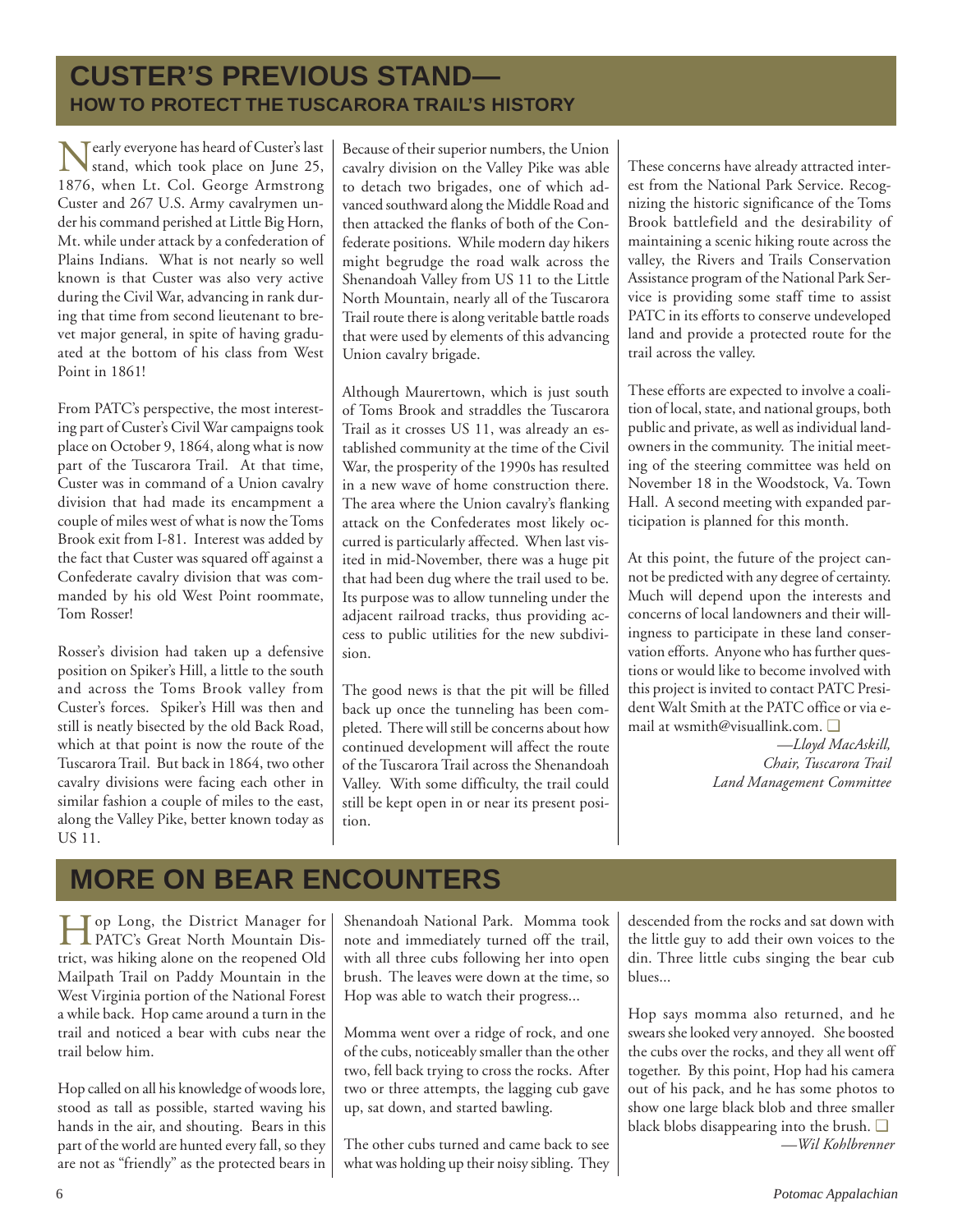### **Tails from the Woods by George Walters**



### **Dorothy Walker Still Remembers PATC**

Egbert Walker passed away March 10, 1991. Dorothy is still with us, residing at the Friends Home in Sandy Spring, Maryland, where she has been for the last several years. Those who see her say she still speaks with fondness of the PATC.

*—Dave Bates*

For more information about the Walkers, see Dave Bates' article in the November *PA.*

## **MT. RAINIER TRIP REPORT**

*Excerpted from the Trails Forum on PATC's website (www.patc.net), September 6, 1999.*

Finally, after reading and dreaming about<br>glaciers for years I was going to get to be on one. My son, Caleb, and I signed up for a guided climb of Mt. Rainier with MRAG (Mt. Rainier Alpine Guides). This outfit is run by Eric Simonson, the same person who led the expedition to Everest this past May and found Mallory's body at 27,000 feet. I knew we would be in capable hands.

We were scheduled to do a four-day climb using the less popular, more strenuous, Emmons glacier route on the northeast side of the mountain. Sunday morning dawned overcast as we drove into the park and found a spot at the White River campground inside the park at 4,000 feet elevation. We managed to pitch our tent before the rain started and spent the rest of the day hiking on the numerous trails of the area. Glorious Douglas fir forests hanging with old man's beard moss made this area exceptionally beautiful.

### **The Group Sets Out**

The next day, still in a drizzle, we met the rest of the climbing group at 9 am in the parking lot of White River campgrounds. Including us there were five men, three ladies, and

one no-show. The three guides were men in their 30s with 10-15 years guiding experience under their belts. None of these guides were with Simonson on Everest during the Mallory expedition, so I was somewhat disappointed that I would not get a chance to get a first hand account of that fascinating experience.

*My heart would beat extra fast as we crossed the snowbridges over deep crevasses, but we finally reached our camp without incident.*

We started hiking from the parking lot with one of the guides setting a slow pace. I was pleasantly surprised at the slow pace, as I was expecting a quick march up to tree line. Three miles later we were at 6,000 feet and approaching Glacier Basin, a back country camp site just inside the tree line. I was feeling relieved, realizing that I could handle the load (approximately 60 pounds) and the pace, even though I wasn't in the best shape of my life, as a summer hiking injury to my tailbone curtailed some of my training for this climb.

### **Fighting the Wind**

The drizzle had changed over to snow, and the wind was picking up. The terminal moraine was a muddy sticky mess that we scrambled up. The nice gradual climb through the trees was replaced by a very steep, exposed ridgeline with sticky marine clay mixed with loose volcanic rock underfoot. At this point two of the women decided to turn around, and a guide went back with them all the way to the start.

We didn't have on crampons at this time, and it started getting sketchy the higher we climbed due to the wind gusts. Not only did the gusts threaten to blow us down hill, but they were blowing all the snow off the slope, leaving hard ice behind. We were also climbing unroped, so we were spread out all over the slope. Every time a gust would hit me, I would bury the ice axe and hang on.

Eventually we came to the only flat area in the entire slope near some rocks off to the side. We were 1/2 way up the slope, at 7,500 feet, and I was exhausted. It was time to set up camp. It took all of us to help rig the tents *See Mt. Rainier, page 16*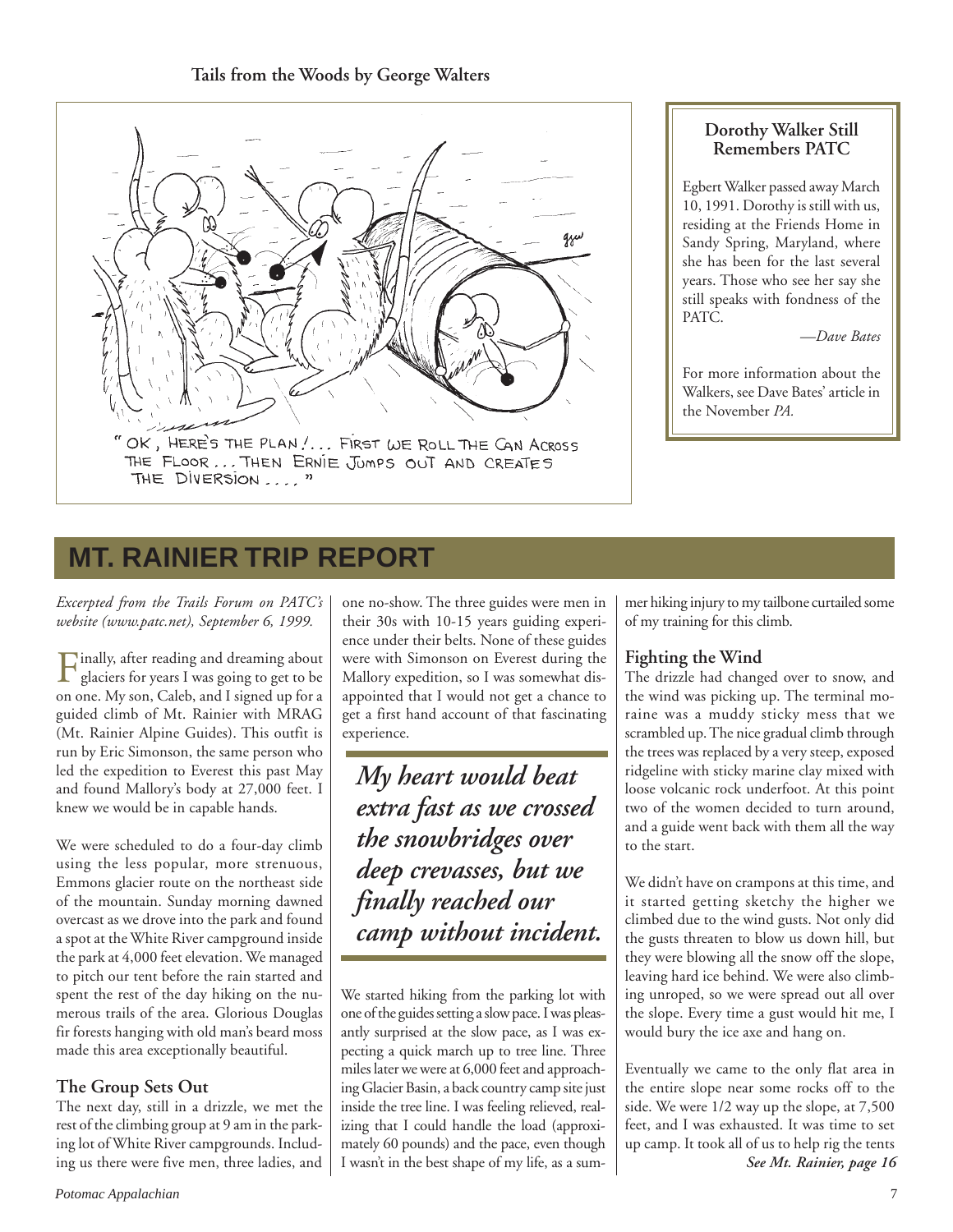### **Charlottesville Chapter**

The Charlottesville Chapter hikes every Saturday, summer, winter, and in between. Hikes are about 8 miles. Trail maintenance is usually done on the last Saturday of the month. Meet at Sprint parking lot, 2307 Hydraulic Road at 9 a.m. with food and water for the day. We hike trails in the Southern, Central, and occasionally Northern Districts of Shenandoah National Park, and in George Washington National Forest. INFO: Jere Bidwell 804/295-2143, John Shannon 804/293-2953 or Lois Mansfield 804/973-7184.

### **North Chapter**

The North Chapter of PATC conducts monthly trail work trips on the Maryland and Pennsylvania sections of the Appalachian Trail (AT) and on the Pennsylvania sections of the Tuscarora Trail. We also lead hikes on these and other trails. Maryland AT work trips are generally held on the first and third Saturdays—contact Mark Mitchell (mdtrail@yahoo.com), 301/461-7048 for information. Pennsylvania work trips are generally held on the AT on the first Saturday and on the Tuscarora on the third Saturday—contact Charlie Irvin, 301/447-2848 or Pete Brown (peter.brown4 @worldnet.att.net) 410/343-1140. Pennsylvania AT work trips also include an optional Saturday night stay at the Gypsy Spring cabin. Dinner, breakfast, and camaraderie available. For information on upcoming hikes, contact Chris Firme (bncfirme @innernet.net) 717/765-4833. For general chapter information, contact chapter president Steve Koeppen (patcnorth@mail.com) 410/756-2916 or visit the North Chapter home page (www.patc. net/north\_ch.html).

## **CHAPTERS**

### **Northern Shenandoah Valley Chapter**

The Northern Shenandoah Valley Chapter sponsors hikes in national and state parks and forests in the Shenandoah Valley vicinity, open to the public, on a monthly basis except during the winter. Hikes are posted in the **Forecast.** Other activities are in the NSV Chapter Newsletter. For further information contact Martha Clark (mclark@visuallink.com) 540/ 665-2101.

### **Southern Shenandoah Valley Chapter**

See **Forecast** for work trips and hiking events sponsored by the Southern Shenandoah Valley Chapter. Most trips meet in Harrisonburg at the Cloverleaf Shopping Center at 8:00 a.m. Hikers from the DC area should allow about 3 hours to get to our region. INFO: in Harrisonburg, call Suzanne 540/269- 4341; in Staunton or Waynesboro, call Vernon 703/ 886-9218, or Doris 540/885-4526.

### **West Virginia Chapter**

Chapter meeting at Highacre on the first Wednesday of the month; see **Forecast** for up-coming activities. For further information on chapter activities or to receive the chapter newsletter contact Jane Thompson 301/ 865-5399.

### **Ski Touring Section**

The Ski Touring Section has served since 1974 to introduce Washington area residents to cross-country skiing and to provide cross-country skiing opportunities to experienced skiers. The Section sponsors winter weekend ski trips for all levels of skiers to nearby mountains in Maryland, West Virginia and Pennsylvania, as well as periodic social events year round. INFO: Katherine Stentzel 703/781-3249.

### **Mountaineering Section**

We're a diverse group of local Washington, DC area climbers. Young and old, male and female, crag rat, sport climber, and alpinist, active and armchair types — we all enjoy climbing in its many varieties. We also share common interest in promoting safe climbing, conserving the outdoors, developing new climbers' skills, representing the Washington area climbing community, and having fun! We provide instruction for those who want to learn the basics — we're not a school, but we can get you started. We go climbing, either locally or further afield, nearly every weekend. In the winter we organize trips to the Ice Festivals in the Adirondacks and the White Mountains for beginning and advanced ice climbers. For further information contact Ozana Halik (mrkayak2@AOL) 703/ 242-0177.

### **PATC Midweek Hikes**

PATC's **Vigorous Group** hikes 8-10 miles at a fast pace; and the **Easy Hikers** hike 5-8 miles on trails with little elevation change. See below for scheduled trips; check the weekly tape (703/242-0965) on Thursday or Friday for any changes or additions.

### **Other Clubs' Hikes**

Capital and Wanderbirds hike on Sundays, traveling by bus and leaving from downtown, with suburban stops as well. Center Club, Northern Virginia Hiking Club and Sierra Clubs hike on both Saturdays and Sundays using carpools, which often leave from a suburban Metro stop. Schedules are available at PATC Headquarters and are published in area newspapers on Fridays.

### **KEY to Forecast Activities**

**All events are marked for easy identification.** Late changes or cancellations are listed on the weekly information tape (703/242-0965), which is updated on Sunday evening for the following seven days. The Forecast can also be found on PATC's Web site at http://www.patc.net

- ` **Hiking Trips**
- **然 Backpacking Trips**
- } **Trail Work Trips**
- **Cabin/Shelter Work Trips**
- ❖ **Special Events**

**Meetings** 

**Cross-Country Skiing** Å.

**Note to all hike leaders:** Please ask nonmembers on your hike if they would like to join PATC, then get names and addresses so a Club volunteer can send them information packets. Thanks!

#### **Meetings**

Meetings are held at PATC HQ, 118 Park Street, S.E.,Vienna, VA unless otherwise noted.

#### **Trail Patrol - First Tuesday**

7:30 p.m. Trail Patrol volunteers are PATC's goodwill trail ambassadors to the hiking public. They provide a visible, reassuring presence on the trails, educating the public on good hiking practices, minimum impact hiking, and camping ethics. Patrol members are trained in land navigation, emergency procedures, radio communications, and personal equipment. All patrol volunteers are also expected to become certified in a recognized basic first aid course. Some equipment and uniform items are provided upon completion of training. INFO: Mickey McDermott 703/866-0928 or see PATC's website (http://www.patc.net/patrol.html).

#### **New Members (PATC) - First Wednesday**

7:30 p.m. Curious about the Club? Want to learn more? The best way is to attend a New Members Meeting (but you don't have to be new to qualify). Attend the meeting and find the mysteries of PATC revealed in full. Refreshments will be served. Directions to PATC: Take Rt.123 into Vienna, VA and turn east on Park St.(Rt.675) to 118 Park St. on your left. INFO: Terry Cummings (TCIVP@mindspring.com) 410/489-4594.

### **MEETINGS**

### **Shenandoah Mountain Rescue Group**

**(New Members meeting) - Second Monday** 7:30 p.m. New members meeting. INFO: SMRG Operations 703/255-5034, then press #5.

#### **PATC Council - Second Tuesday**

7:00 p.m. sharp. The PATC Council meets the second Tuesday of every month to conduct business of the Club. All members are welcome. INFO: Wilson Riley (wriley1226@aol.com) 703/242-0693 x11.

#### **Mountaineering Section - Second Wednesday**

8:00 p.m. Second Wednesday of every month. INFO: Ozana Halik 703/242-0177 or see PATC's website (http://www.patc.net/mtn\_sect/).

### **The Futures Group - Third Tuesday**

7:00 p.m. Meets to research, develop, and recommend to membership changes to PATC organization, constitution, and bylaws in order to meet challenges of the next century. PATC members welcomed. INFO: Gerhard Salinger (evger@ erols.com) or Walt Smith (wsmith@visuallink.com), Co-Chairs.

#### **Shenandoah Mountain Rescue Group (Business meeting) - Last Tuesday**

7:30 p.m. Meet in conference room. INFO: Martin Juenge (mjuenge@rpihq.com) 703/255-5034 then press #5.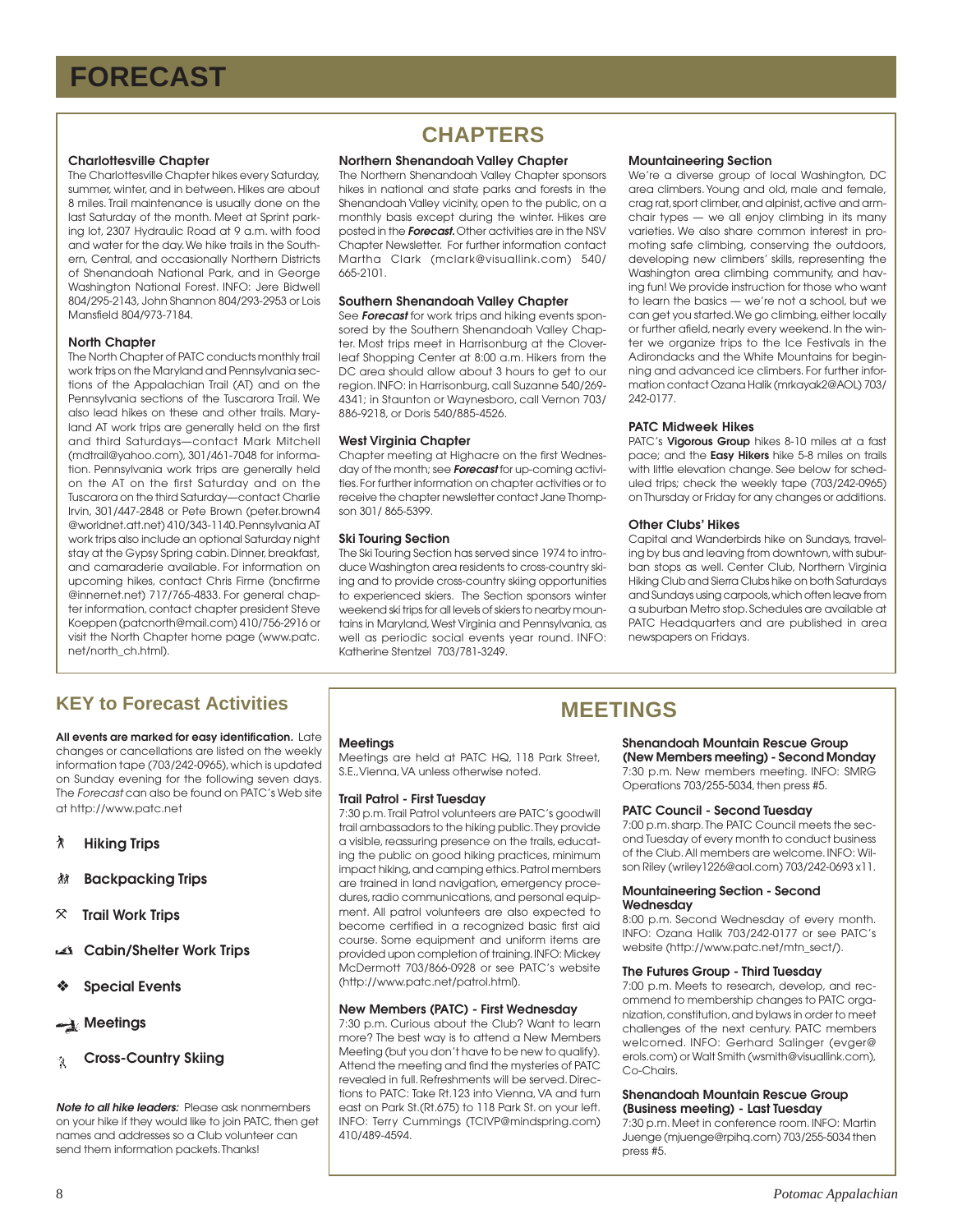## **JANUARY**

#### **1 (Saturday) DEADLINE - February Potomac Appalachian Headquarters, Vienna, VA**

5:00 p.m. All items for the next issue of the PATC newsletter must be submitted on disk if possible to headquarters, or via e-mail or e-mail attachment to jnsbianca@home.com. Allow one week for postal service delivery.

### **4 (Tuesday) MEETING - Trail Patrol, 7:30 p.m.**

### **4 (Tuesday)** ` **HIKE - Vigorous Hikers**

### **Central District, Shenandoah National Park, VA**

Circuit hike in central SNP. A vigorous hike including two of the most outstanding attractions of the SNP — rock scrambling on the exposed summit of Old Rag Mountain and the beautiful (ice covered?) waterfalls of Whiteoak Canyon. 16 miles. INFO: Cliff Noyes (cliff.noyes@juno.com) 703/451-5181 before 9:30 p.m.

#### **4 - 11 (Tuesday - Tuesday) CLASS - Wilderness First Responder Syria, VA**

A program of the Wilderness Safety Council, this 72 hour class conducted by Wilderness Medical Associates includes classroom study, hands-on practice, and results in a three-year certification. The cost of \$700 includes accommodations and meals. More information and registration at: http://wfa.net/wfr.html. INFO: Christopher Tate 703/836-8905.

#### **5 (Wednesday)** ` **HIKE - Easy Hikers National Arboretum, DC**

Four to five easy miles around the National Arboretum.Drive or take bus (B-2, B-4, or B-5) out Bladensburg Rd., NE. Turn right on R St. to Arboretum.Meet in parking lot near Administration Building at 10:00 a.m. Bring lunch. INFO: Henry Shryock 202/479-4130 or Pauline LeMarie 202/484-2966.

#### **7 - 9 (Friday - Sunday) SKI TRIP - Canaan Valley Wknd #1 Canaan Valley, WV**

Join our small group staying at a well-appointed cabin in Canaan Valley State Park. Take advantage of parks resort amenities, such as indoor swimming pool, whirlpool, and ice skate rink. Ski trails in the park, or nearby in Blackwater Falls State Park, Whitegrass STC, and the Dolly Sods Wilderness area. Cost is \$60/ 65 for two night's stay. INFO: Myrna Aavedal 301/794- 7532.

### **8 (Saturday)**

### }**TRAIL WORK TRIP - Massanutten Crew Massanutten Mountain, VA**

Start the new century with an invigorating day on a trail on Massanutten Mountain, north half. We'll probably be hiking 5 miles along a ridge and cutting up blowdowns with a chainsaw. We need a good sized crew to haul equipment, move cut logs, and laugh at the sawyer's lame attempts to be humorous. Nice views of the North Fork of the Shenandoah, when you aren't bent over pushing a log. INFO: Wil Kohlbrenner (wmaxk@shentel.net) 540/477-2971.

#### **8 (Saturday)** ` **HIKE - Northern Shenandoah Valley Chapter C & O Canal Towpath, MD**

Come join some hardy souls of the NSVC as they continue some progressive hikes along the Potomac River. We will be starting in Harper's Ferry and hiking east for approximately nine miles on a flat, hard-packed surface. If weather is inclement, the hike will be postponed until the next Saturday. Leader/INFO: Martha Clark (mclark@visuallink. com) 540/665-2101.

### **8 (Saturday)** ` **HIKE - North Chapter Appalachian Trail, PA**

Old Forge Area to High Rock. 10.3 miles with an elevation change of 600 feet. We will cross the newly renovated Falls Creek bridge and have some fabulous views of the Cumberland Valley from Pen Mar Park and High Rock. INFO: Chris Firme 717/765- 4833 after 6:30 p.m.

#### **8 - 9 (Saturday - Sunday)** }**TRAIL WORK TRIP - Cadillac Crew Firestone/Weaver Cabins, Elkton, VA**

Aren't you simply aching to get out of the house and try all that new outdoor gear you received over the holidays? Join the crew for a worktrip to the Firestone and Weaver Cabins where we'll clear some (undesirable) trees and open the view. Bring a lunch and water for Saturday noon. Community dinner on Saturday night. INFO: Fran Keenan (frannanc@erols.com) 703/938-3973 or Jon Rindt (jkrindt@erols.com) 540/635-6351.

#### **8 - 9 (Saturday - Sunday)** }**TRAIL WORK TRIP - North Chapter Appalachian Trail, PA**

Meet at US 30 and PA 233 at the parking lot of Caledonia State Park. Departure 9:00 a.m. sharp. INFO: Charlie Irvin 301/447-2848.

### **10 (Monday) MEETING - New members (Shenandoah Mountain Rescue Group), 7:30 p.m.**

#### **11 (Tuesday)** ` **HIKE - Vigorous Hikers Central District, Shenandoah National Park, VA**

Circuit hike in central SNP. A 15-mile vigorous circuit hike along the streams of Mill Prong and Laurel Prong, a visit to Hoover Camp, lunch on Bear Church Rock, a climb over Cat Knob and Hazeltop (3812 feet) and back to trailhead at Milam Gap. INFO: Cliff Noyes (cliff.noyes@juno.com) 703/451- 5181 before 9:30 p.m.

**11 (Tuesday) MEETING - PATC Council, 7:00 p.m. sharp.** 

### **12 (Wednesday)** MEETING - Mountaineering Section, 8:00 p.m.

#### **12 (Wednesday)** ` **HIKE - Easy Hikers Leesylvania State Park, Woodbridge, VA**

Come join us for a short hike on the beach and on Lee's Woods Historical Trail. We will meet at 10:00 a.m. in the store's parking lot. After the hike, we will have lunch nearby at a Cracker Barrel restaurant. INFO: David Whitmire 703/494-2682.

### **14 (Friday)**

### ` **HIKE - Northern Shenandoah Valley Chapter Old Rag Mountain, VA**

In the Jeffersonian tradition I will once again attempt to summit Old Rag on my birthday. And like last year, I would invite you to join me on this quest. This hike will be run only if the weather permits us to do so, and if it does, there are no better views and no better accomplishment than an Old Rag summit on a frosty clear January day. INFO: Lee Sheaffer (thumpers @visuallink.com) 540/662-1524.

#### **14 - 17 (Friday - Monday) SKI TRIP - Tug Hill Ski Mini-Week #2 Tug Hill, Upstate NY**

Join a dozen or so XC skiers enjoy the likely heavy lake effect snowfall endemic to this area, as we stay at the All Season's Lodge in Sandy Creek (next to Lake Ontario). Options include: participating in a local ski race; and just touring the many trails in nearby Winona State Forest; or the commercial trails of Salmon Hills and Osceola STCs. INFO: Rob Sweenes 703/532-6101.

#### **14 - 17 (Friday - Monday) SKI TRIP - Mtn. Retreat Lodge Wknd #1 Canaan Valley, WV**

Join our group staying at a cozy cabin in Harmon area south of Canaan Valley WV. Ski trails after a short drive in nearby Canaan Valley, Blackwater Falls State Park, Whitegrass STC, or Dolly Sods Wilderness area. Likely cost is \$78/83 for three night's stay. INFO: Darleen Wall 703/978-6398.

#### **14 - 17 (Friday - Monday) SKI TRIP - New Germany State Park Wknd #1 Grantsville, MD**

Stay at the quiet, comfortable Mennonite-run Casselman Inn in Grantsville MD, a few miles from the well-maintained ski trails in New Germany State Park. This location is close to other skiing areas in Allegheny Front of Western MD, PA and WV. For estimated cost and INFO: Jack Wise 410/256-3963.

### **15 (Saturday)**

### **CLASS - AT Through-hiker Preparation Course (REI) REI, Baileys Crossroads, VA**

Learn what's necessary as we help you prepare for long-distance backpacking. This four part course (1/ 15, 1/29, 2/12 and 2/26) will cover Planning and Preparation, Gear Selection and Fitting, Boot Selection, Fitting and Footcare, Final Preparation and trail tips. The course is taught by AT through-hiker Jim Ammons. The course fee is: \$80 for REI members; \$100 for non-members. INFO: REI 703/379-9400.

#### **15 or 22 depending on weather (Saturday)** }**TRAIL WORK TRIP - North Chapter Tuscarora Trail, PA**

 For meeting place and other details, call Charlie Irvin 301/447-2848.

#### **15 - 16 (Saturday - Sunday) CABIN WORK TRIP - Tulip Tree Cabin Shaver Hollow, VA**

Even though the weather may be frigid the Tulip Tree Cabin Crew will be hard at work trying to get the final 30-foot log in place and get some rafters up. The summer kitchen is enclosed and we have a big pile of firewood ready so we can stay warm while we eat and socialize in the evening. Join this outstanding crew in completing a beautiful hand hewn log cabin in the woods. INFO: Charlie Graf 410/757-6053.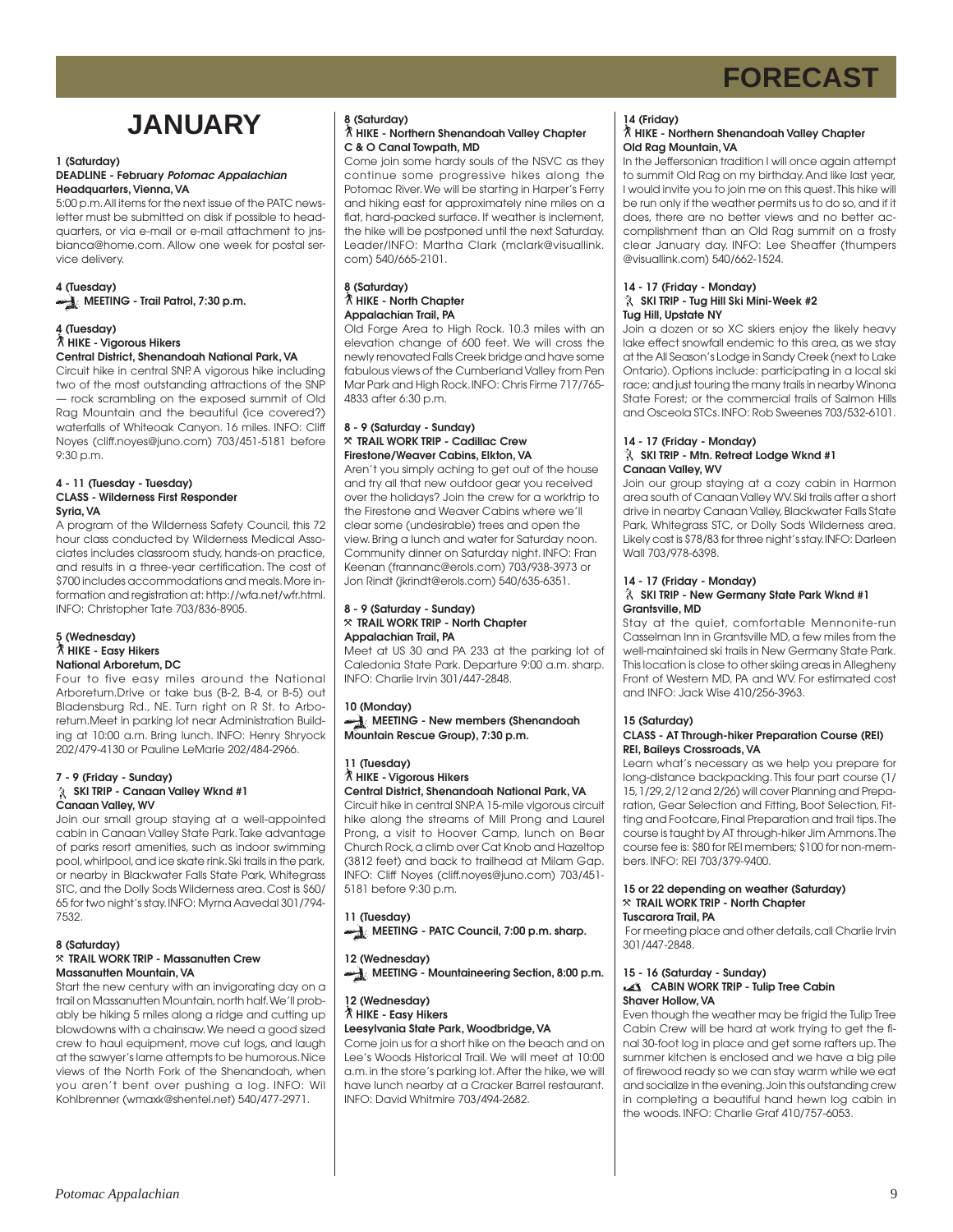### **18 (Tuesday)**

#### **MEETING - Lands Management Committee Headquarters, Vienna, VA**

6:00 p.m. INFO: Anita C Canovas 703/848-0343. 18 (Tuesday) MEETING - The Futures Group, 7:00 p.m.

#### **18 (Tuesday)** ` **HIKE - Vigorous Hikers Central District, Shenandoah National Park, VA**

Circuit hike in central SNP. A 17-mile circuit up the steep Buck Ridge Trail into Hazel Country. We'll descend Sam's Ridge to the Hazel River and then climb it with several river crossings to White Rocks and back to trailhead on RT 211. INFO: Cliff Noyes (cliff.noyes@juno.com) 703/451-5181 before 9:30 p.m.

#### **19 (Wednesday)** ` **HIKE - Easy Hikers Winter City Walk Federal Triangle Metro Station, DC**

4 to 6 miles (depending on the weather) on the mall, past the monuments and around the Tidal Basin. If the weather is good we'll go up to Capitol Hill for an optional lunch. Meet at 10:00 a.m. at the top of the Federal Triangle Metro Station escalator. In case of doubtful weather, please call Tuesday evening or before 8:30 a.m. on Wednesday to confirm that we are going. INFO: Renee Schick (RS530@AOL.COM) 301/493-9525.

### **19 (Wednesday)**

#### **CLASS - Winter Backpacking II: Stove Operation and Maintenance (REI) REI, Baileys Crossroads, VA**

7:30 p.m. Winter's short days and long, cold nights require more of both you and your gear. Your stove becomes a source of warm liquid and pure water as well as hot food. A stove that won't run or that flares uncontrollably is more than an annoyance; it's an unacceptable risk. REI's stove and gear repair specialist, John Redington, will demonstrate operation skills, field repair procedures, and routine maintenance that help prevent unwelcome surprises. INFO: REI 703/379-9400.

### **20 (Thursday)**

### **CLASS - Winter Backpacking II: Stove Operation and Maintenance (REI)**

### **REI, College Park, MD**

Same as above except in College Park. INFO: REI 301/982-9681.

### **21 - 23 (Friday - Sunday)**

### **SKI TRIP - Canaan Valley Wknd #2 Canaan Valley, WV**

Join our small group staying at a well-appointed cabin in Canaan Valley State Park. Take advantage of park's resort amenities, such as indoor swimming pool, whirlpool, and ice skate rink. Ski trails in the park, or nearby trails at Blackwater Falls State Park, Whitegrass STC, and the Dolly Sods Wilderness area. Cost is \$60/65 for two nights stay. INFO: Judy Stiak 703/553-5898.

### **21 - 23 (Friday - Sunday) SKI TRIP/CLASS - Learn to Cross-Country Ski Wknd #1**

### **Laurel Highlands, PA**

Catch XC ski fever with 20 or so other students learning how with the help of expert volunteer instructors. Stay at the Econolodge-like Bowersox Conference Center at the foothill of Laurel Mountain in Jennerstown , PA. Cost of \$75/80 covers lodgings, breakfasts and free instruction. INFO: Greg Westernik (gwesternik@attglobal.net) 301/839-1762.

**22 (Saturday) CLASS - AT Through-Hikers Preparation Course (REI) REI, College Park, MD** Same as 1/15, except in College Park, MD on 1/22, 2/5, 2/19 and 3/4. INFO: REI 301/982-9681.

### **22 (Saturday)** ` **HIKE - Natural History Hike North District, Shenandoah National Park, VA**

Join Bob Pickett on a 10.6-mile hike along Thornton Hollow, as described in the Circuit Hikes in Shenandoah National Park PATC publication. This will feature a moderately paced hike, ascending 1100 feet to the ridgetop and returning along Fork Mountain Trail to our starting point. If we're lucky enough to have some snow cover, we'll identify as many tracks of our active winter mammal (and birds) as possible. Some history of the former residents will be discussed. INFO: Bob Pickett 301/681-1511.

#### **22 - 23 (Saturday - Sunday) SKI TRIP/CLASS - NATO Downhill Nordic Clinic Canaan Valley, WV**

Two days of training in downhill Nordic skiing techniques (mainly telemark and parallel turn skiing) offered by professional ski instructors, both local and from North American Telemark Organization. Clinic uses natural snow at White Grass STC, or man-made at downhill resort if necessary. Cost for instruction is at least \$116/person (\$121 non-member) if we get at least 8 persons confirmed. Lodging, meals, rental equipment and area use fees extra. Lodging to be arranged later at local motels. Reservations/INFO: Mitch Hyman (MitchHyman@compuserve.com) 202/244-0148.

#### **22 - 23 (Saturday - Sunday)** }**TRAIL WORK TRIP - Cadillac Crew Shockeysville, VA**

Come on out and help prepare for a new trail work season at Shockeys Knob! We'll be hiking the property and scouting the new trail routes for sprinatime digging. Bring a lunch and water for Saturday noon. Community dinner on Saturday night. We'll be sitting around a really warm woodstove listening to tales true and not so true. INFO: Fran Keenan (frannanc@erols.com) 703/938-3973 or Jon Rindt (jkrindt@erols.com) 540/635-6351.

## **25 (Tuesday)**

### **MEETING - Shenandoah Mountain Rescue Group (Business meeting), 7:30 p.m.**

#### **25 (Tuesday)** }**TRAIL WORK TRIP/HIKE - Vigorous Hikers North District, Shenandoah National Park, VA**

Work trip on the Dickey Ridge Trail In northern SNP south of the Visitor Center. This will be mostly a trail inspection and throwing loose deadfalls off the trail. If trail is in reasonable condition, we'll also have time for a short hike in the area. INFO:Cliff Noyes (cliff.noyes@juno.com) 703/451-5181 before 9:30 p.m.

#### **26 (Wednesday) CLASS - Backpacking to the End of The Rainbow (REI) REI, Baileys Crossroads, VA**

7:30 p.m. If you seek remote places, look no further. Arizona's Rainbow Plateau is remote and difficult to reach. Bordered on the north by Lake Powell, and on the south by Navajo Canyon, no roads penetrate the area, and no paved road even comes close. If your dreams include waking up in the middle of nowhere, there is no better place. Join Sierra Club trip leader Richard Fite for an evening's photo tour through the labyrinth of twisting canyons, sandstone domes and high buttes that form the trail-less scenic splendor of the Rainbow Plateau. INFO: REI 703/ 379-9400.

### **26 (Wednesday)** ` **HIKE - Easy Hikers Silver Spring, MD**

Come out for about a 4 mile hike along Sligo Creek Parkway in Silver Spring (hardtop), with favorable weather. Bring lunch and a drink. From the Beltway take Georgia Ave North for about 2 miles to a right on Arcola Ave (traffic light, red library building). Stay on Arcola for about 2 miles to the Kemp Mill Shipping Center on your right. (If you reach University Blvd you've gone too far.) Park at the back of the lot near the Giant store. INFO: John Giblin 301/585- 5172.

### **27 (Thursday)**

### **CLASS - Backpacking to The End of The Rainbow (REI)**

**REI, College Park, MD** 7:30 p.m. Same as above except at College Park. INFO: REI 301/982-9681.

### **28 - 30 (Friday - Sunday)**

### **SKI TRIP - Blackwater Falls Wknd #1 Davis, WV**

Stay at the Blackwater Falls Lodge adjacent to the Blackwater River and Gorge, complete with its own dining facility, indoor pool and exercise room. Ski right outside the Lodge on the trails within Blackwater Falls State Park, or try skiing down to White Grass in Canaan Valley, or drive to adjacent ski touring centers and trails in nearby Canaan Valley and Cabin Mountain. Cost per person for 2 nights of lodging is \$75/80. INFO: Erma Cameron 703/273-4578.

### **28 - 30 (Friday - Sunday)**

#### **SKI TRIP - New Germany State Park Wknd #2 New Germany State Park, MD**

Stay at the cozy Martin House as we ski well-maintained trails right outside the door for a lodging cost of \$24/person (\$29 non-member). This location is close to other skiing areas in Allegheny Front of Western MD, PA and WV. INFO: Steve Brickel (sbrickel @erols.com) 301/946-2520.

#### **29 -30 (Saturday - Sunday) CABIN WORK TRIP - Tulip Tree Cabin Shaver Hollow, VA**

The prospect of wintery weather doesn't deter this hardy crew. We will be in the woods raising logs and putting up rafters and working on the stairway to the loft as well as laying subfloor on the loft. We don' t sacrifice all the creature comforts though. There is an enclosed and heated summer kitchen for eating and socializing in. Bring your tent and warm sleeping bag and spend the weekend with us working on this hand hewn log cabin that we are constructing with primitive hand tools. INFO: Charlie Graf: 410/757-6053.



### **1 (Tuesday) DEADLINE - March Potomac Appalachian Headquarters, Vienna, VA**

5:00 p.m. All items for the next issue of the PATC newsletter must be submitted on disk if possible to headquarters, or via e-mail or e-mail attachment to jnsbianca@home.com. Allow one week for postal service delivery.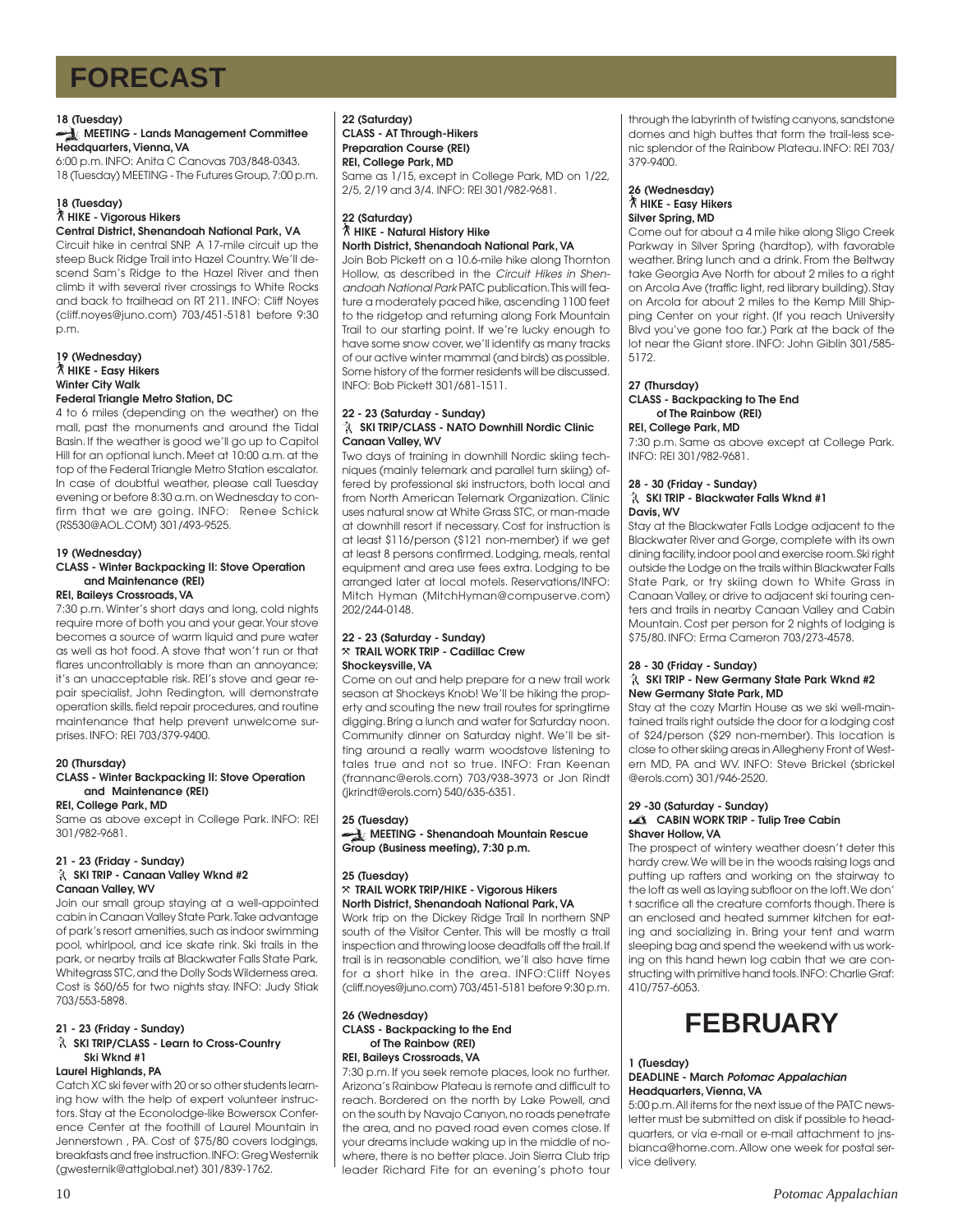**1 (Tuesday) MEETING - Trail Patrol, 7:30 p.m.** 

#### **1 (Tuesday)** ` **HIKE - Vigorous Hikers Fairfax County, VA**

Fast 19-mile end-to-end hike along Bull Run in southern Fairfax County. Trail is mostly wooded with relatively gentle hills, following along Bull Run to Fountainhead Park. INFO: Cliff Noyes (cliff.noyes @juno.com) 703/451-5181 before 9:30 p.m.

### **2 (Wednesday)**

**MEETING - New Members (PATC), 7:30 p.m.** 

#### **3 (Thursday) CLASS - The Last Great Wilderness (REI) REI, College Park, MD**

7:30 p.m. Perched on the northern rim of the continent, the Arctic National Wildlife Refuge and the arctic coastal plain form the last great wilderness, perhaps the largest untouched area left on the planet. It is the home of the most spectacular and awe-inspiring gathering of wildlife anywhere. Join renowned wildlife photographer and activist Lenny Kohm for a presentation that will put you squarely on the tundra of far northeastern Alaska with caribou, musk oxen, Dall's sheep, polar bears, grizzlies, millions of migratory birds and Native American cultures, and the oil development that threatens their survival. INFO: REI 301/982-9681.

#### **4 - 6 (Friday - Sunday) SKI TRIP - Canaan Valley Wknd #3 Canaan Valley, WV**

Join a dozen or so STS'ers staying at suites in the Village Inn Chalet. For additional cost, leader will arrange for XC ski instruction from instructors at White Grass STC. Close to ski trails in the backcountry, or nearby trails in Whitegrass STC. Cost is \$77 (\$82 nonmember) for two night's stay. INFO: Mitch Hyman (MitchHyman@compuserve.com) 202/244-0148.

#### **4 - 6 (Friday - Sunday) SKI TRIP - Crystal Lake Ski Wknd #1**

**Endless Mtns. of North Central PA** Stay at the cozy White Pine Cabin in the Crystal Lake STC, some 200 miles north of downtown DC. Facility has over 30 miles of groomed trails, rents skis and snowshoes, and has other backcountry trails nearby. Cost of \$90/person (\$95 non-member) covers lodging, breakfasts, Saturday night dinner, and the trail use fees. INFO: Greg Westernik (gwesternik @attglobal.net) 301/839-1762.

#### **5 - 6 (Saturday - Sunday)** }**TRAIL WORK TRIP - North Chapter Appalachian Trail, PA**

Meet at US 30 and PA 233 at the parking lot of Caledonia State Park. Departure 9:00 a.m. sharp. INFO: Charlie Irvin 301/447-2848.

#### **5 - 6 (Saturday-Sunday) CLASS - Wilderness First Aid Arlington, VA**

A program of the Wilderness Safety Council, this eighteen-hour class includes classroom study, handson practice, and results in a two-year certification. The cost is \$140. Registration is limited to 25 people. More information and registration at: http://wfa.net. INFO: Christopher Tate 703/836-8905.

**8 (Tuesday) MEETING - PATC Council, 7:00 p.m. sharp.**

#### **8 (Tuesday)** ` **HIKE - Vigorous Hikers Tuscarora Trail, WV**

Brisk out and back hike of about 5 hours on the Tuscarora Trail in West Virginia north of Hawk Campground. The hike traverses mostly abandoned farm land through the woods up and over hilly terrain. It's a pretty hike. INFO: Cliff Noyes (cliff.noyes@juno.com) 703/451-5181 before 9:30 p.m.

### **9 (Wednesday)**

**MEETING - Mountaineering Section, 8:00 p.m.**

#### **11 - 13 (Friday - Sunday) SKI TRIP - Laurel Highlands Ski Wknd #1 Jennerstown, PA**

Join us as we ski the Laurel Mountain area near Jennerstown, PA, a site known to have one of the most reliable snow conditions in the Mid-Atlantic hills. Also close to Hidden Valley and Laurel Ridge STCs. We stay at local motels near Laurel Mtn. INFO: Dave Holton 202/364-7055.

#### **11 - 13 (Friday - Sunday) SKI TRIP - Canaan Valley Wknd #4 Canaan Valley, WV**

Join our small group staying at a well-appointed cabin in Canaan Valley State Park. Take advantage of park's Resort amenities, such as indoor swimming pool, whirlpool, and ice skate rink. Ski trails in the park, or nearby trails at Blackwater Falls State Park and Whitegrass STC. Cost is \$60 (\$65 non-members) for two night's stay. INFO: Katherine Stentzel 703/781-3246.

### **12 (Saturday)** ` **HIKE - North Chapter Appalachian Trail, PA**

Arendtsville-Shippensburg Road to Caledonia State Park (Rte 30). 11.4 miles with an elevation change of 1000 feet. We will pass by the Taj Mahal of shelters in the southern Pennsylvania area—the Quarry Gap Shelter overseen by Jim Stauch. INFO: Chris Firme 717/ 765-4833 after 6:30 p.m.

#### **12 (Saturday)** ` **HIKE - Furnace to Furnace Michaux State Forest, PA**

This is a fast-paced 20-mile Lincoln's Birthday hike from Pine Grove Furnace State Park to Boiling Springs on the Appalachian Trail, with a side trip to the view at Pole Steeple designed to cure cabin fever. There is some rocky terrain and there are some decent winter views. Pennsylvania AT sections 11 and 12, PATC maps 1 and 2-3. INFO: Rob Shaw (rshaw@colt plumbing.com) 717/697-4618 x233.

#### **12 - 13 (Saturday - Sunday) CABIN WORK TRIP - Tulip Tree Cabin Shaver Hollow, VA**

Join our pioneering crew in completing the first hand hewn log cabin that the PATC has ever built. Oh yes, we have built round log cabins, and framed cabins, and we have restored hand hewn log cabins, but this is the first time we have tried to build an entire hand hewn cabin from the ground up. And just to be specific about it, we are doing it the same way it was done by our ancestors, with primitive hand tools. No chain saws, no generators wreaking havoc with the peace and quiet of the Virginia mountains. Learn the contentment and satisfaction of creating something beautiful and useful with your own two hands and a primitive tool. INFO: Charlie Graf 410/757 - 6053.

#### **12 - 13 (Saturday - Sunday)** }**TRAIL WORK TRIP - Cadillac Crew Firestone/Weaver Cabins, Elkton, VA**

Join the crew for a worktrip to the Firestone and Weaver Cabins where we'll finish our January "To Do" list for the cabin grounds. Bring a lunch and water for Saturday noon. Community dinner on Saturday night. INFO: Fran Keenan (frannanc@erols.com) 703/ 938-3973 or Jon Rindt (jkrindt@erols.com) 540/635- 6351.

### **14 (Monday)**

**MEETING - New members (Shenandoah Mountain Rescue Group), 7:30 p.m.**

### **15 (Tuesday)**

**MEETING - The Futures Group, 7:00 p.m.**

#### **15 (Tuesday)** ` **HIKE - Vigorous Hikers**

### **Central District, Shenandoah National Park, VA**

13-mile out and back hike in central SNP along the ridge line from Stony Man to Hawksbill (with a slightly different return route). Expansive views to the west across the valley to Massanutten Mountain. We'll cross two of the highest peaks in the SNP. INFO: Cliff Noyes (cliff.noyes@juno.com) 703/451-5181 before 9:30 p.m.

### **18 - 21 (Friday - Monday) SKI TRIP - Ski Dance**

### **Weekend at Camp Soles Laurel Highlands, PA**

Joint trip with the Folklore Society of DC, Sierra Club and STS. Participants will XC ski during the day (hiking and dance workshops are also available), and folk dance at night (English country and contra) to live bands insides the camp's lodge hall. Fee includes free XC ski instruction by volunteer STS instructors; lodging in dormitory-style, "heated" cabins; all meals; and live band for dances. Cost approx. \$145 for adults, and \$55 for children. Add \$5 if non-member. Full children's program also available. INFO: Bob Mathis 301/589-7539.

#### **18 - 21 (Friday - Monday) SKI TRIP - Mtn. Retreat Lodge Wknd #2 Canaan Valley, WV**

Join our group staying at both the Main Lodge (dormitory style) and the more spacious cabin, with estimated costs of \$53 and \$78 respectively (add \$5 if non-member) for a 3-night's stay, in the Harmon area south of Canaan Valley, WV. Ski trails available after a short drive in nearby Canaan Valley, Blackwater Falls State Park, Whitegrass STC, and Dolly Sods Wilderness area. INFO: Julie Nash 703/471-0854 or Diane Weil 301/656-4347.

#### **19 (Saturday)** }**TRAIL WORK TRIP - North Chapter Tuscarora Trail, PA**

For meeting place and other details, call Charlie Irvin 301/447-2848.

### **19 (Saturday)**

#### ` **HIKE - Mason-Dixon Trail Series #1 NW York, PA**

For the Millennium hike the entire length of the 187 mile Mason-Dixon trail from the AT in the west to the Brandywine trail near Wilmington, Delaware in the east. The first hike will be 17 miles from Whisky Springs to Gifford Pinchot State Park. A car shuttle is required. These are good training hikes for the 100K in May. INFO: Jack Thorsen 703/339-6716 or William Needham 410/884-9127.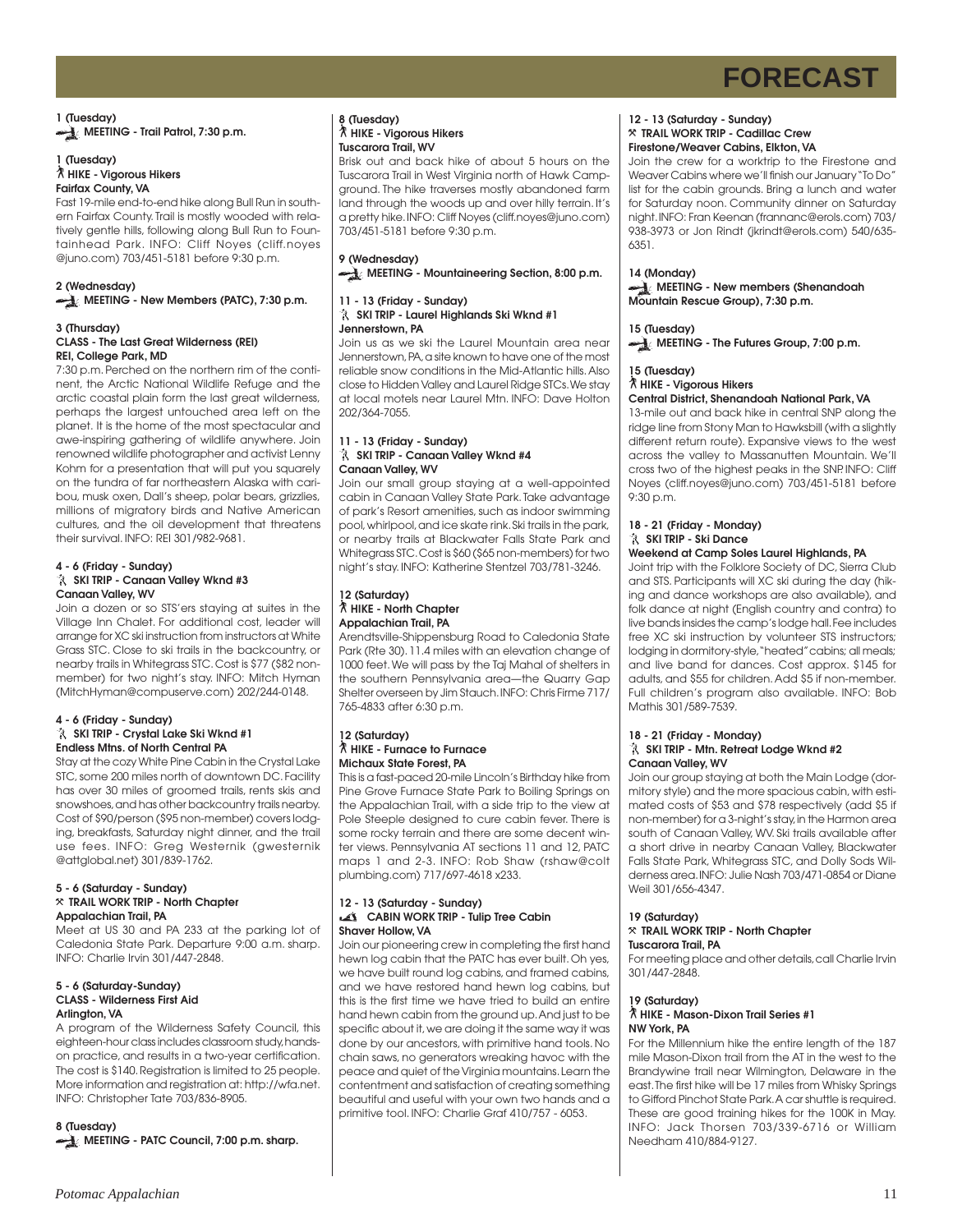### **22 (Tuesday)** ` **HIKE - Vigorous Hikers Prince William Forest Park, VA**

19-mile brisk circuit hike in Prince William Forest just 20 miles south of beltway. Rolling, wooded terrain along nice streams. INFO: Cliff Noyes (cliff.noyes@juno.com) 703/451-5181 before 9:30 p.m.

### **23 (Wednesday)** ` **HIKE - Easy Hikers Black Hill Regional Park, MD**

We will hike about 5 easy miles in this park north of Gaithersburg. Meet at 10:00 a.m. Bring lunch and water. Directions: I-270 to Exit 18. Left on Rt. 121 (Clarksburg Road) for 1.5 mi. Left on Old Baltimore Road for 1 mi. to Park entrance on right (Lake Ridge Road). Go 1.7 mi. to the Visitor Center. Park in lot to the left of the Visitor Center under trees. INFO: Carol Niedzialek 301/439-1654.

### **25 - 27 (Friday - Sunday) SKI TRIP - Canaan Valley State Park Wknd #4 Canaan Valley State Park, WV**

Join our group staying at a well-appointed cabin in Canaan Valley State Park. Take advantage of park's Resort amenities, such as indoor swimming pool, whirlpool, and ice skate rink. You can ski trails in the park, or at trails in nearby Blackwater Falls State Park, Whitegrass STC, and the Dolly Sods Wilderness area. Cost is \$60 (add \$5 if non-member) for two night's stay. INFO: Myrna Aavedal 301/794-7532.

#### **26 - 27 (Saturday - Sunday) CABIN WORK TRIP - Tulip Tree Cabin Shaver Hollow, VA**

What kind of people travel 200 miles round trip in the middle of the winter to work like yeomen outdoors in the weather, for no pay? Doctors, lawyers, physicists, architects, geologists, engineers, librarians, teachers, carpenters; that's who. Just plain folks that are inter-

ested in resurrecting ancient skills and creating something beautiful and useful with nothing but primitive hand tools and their own skill. They are all wonderful people and interesting to get to know. If you would like to join this interesting and congenial crew call Charlie Graf 410/757-6053.

#### **26 - 27 (Saturday - Sunday)** }**TRAIL WORK TRIP - Cadillac Crew Shockeysville, VA**

Shockeys Knob. We'll complete clearing and blazing the proposed trail and entire Tuscarora relocation (except the very ends!). Bring a lunch and water for Saturday noon. Community dinner on Saturday night. INFO: Fran Keenan (frannanc@erols.com) 703/938- 3973 or Jon Rindt (jkrindt@erols.com) 540/635-6351.

### **29 (Tuesday)**

**MEETING - Shenandoah Mountain Rescue Group (Business meeting), 7:30 p.m.**

#### **HEADQUARTERS HOW TO GET IN CONTACT WITH US FOR CABIN RESERVATIONS, MEMBERSHIP INFORMATION, AND SALES**

**Address:** 118 Park Street, S.E., Vienna, VA 22180 **Hours:** Monday through Thursday, 7 p.m. to 9 p.m. and Thursday and Friday 12 Noon to 2 p.m. **Phone #:** 703/242-0315 **To receive an information packet:** Extension 10 **To leave a message for the Club President Walt Smith:** Extension 40 **24-hr. Activities Tape #:** 703/242-0965 **Facsimile #:** 703/242-0968 **Club E-mail #:** Wriley1226@aol.com **World Wide Web URL:** http://www.patc.net

### **STAFF**

**DURING REGULAR BUSINESS HOURS**

**Director of Administration:** Wilson Riley (Ext. 11) Email: Wriley1226@aol.com **Trails Management Coordinator:** Heidi Forrest (Ext.12) Email: heidif@erols.com **Business Manager:** Regina Garnett (Ext. 15) Email: rgarnett@erols.com **Membership/Cabin Coordinator:** Pat Fankhauser (Ext. 17) Email: pfankh@erols.com **Sales Coordinator:** Maureen Estes (Ext. 19) Email: patcsales@erols.com



## **BACKPACKING 202 TRIP REPORT**

I Patrol's Backpacking 202 course. The recently participated in the PATC Trail course was billed as a way to learn about planning a group backpacking trip under possibly difficult conditions. The curriculum consisted of the students actually planning a trip, with the instructors' guidance.

Our trip preparation included several meetings. First, all the participants met to discuss our expectations of the trip. We then divided ourselves into groups based on which weekend we had available. Our instructors gave guidance on equipment, but the route planning, menus, and other details were left entirely up to the students. Each group member had certain responsibilities for stoves, food, maps, and other equipment. Our instructors gave us advice on areas they were familiar with, especially concerning weather and suitable water sources. Once our destination and menus were decided on, the group members prepared their gear, and we were ready to go.

Our group chose the Veteran's Day Weekend for a trip to the Otter Creek Wilderness in West Virginia's Monongahela National Forest. A Wilderness Area is quite different from a National Park. Congress designates Wilderness Areas as places of exceptional beauty, which have the appearance of being influenced

primarily by the forces of nature. In keeping with the Wilderness Act, trails in these areas typically receive less maintenance than, for example, Shenandoah Park with its PATC trail work crews and overseers. The trails in the Otter Creek Wilderness are not blazed. Only the trail junctions are marked with small rock cairns. Good map reading skills and attention to the lay of the land are definite requirements for travel in this area. Most trails have an obvious path, but sometimes routes around huge blowdowns must be found.

After a scenic drive of three and a half hours, we unloaded the trucks at the end of FR303 *See Backpacking 202, page 17*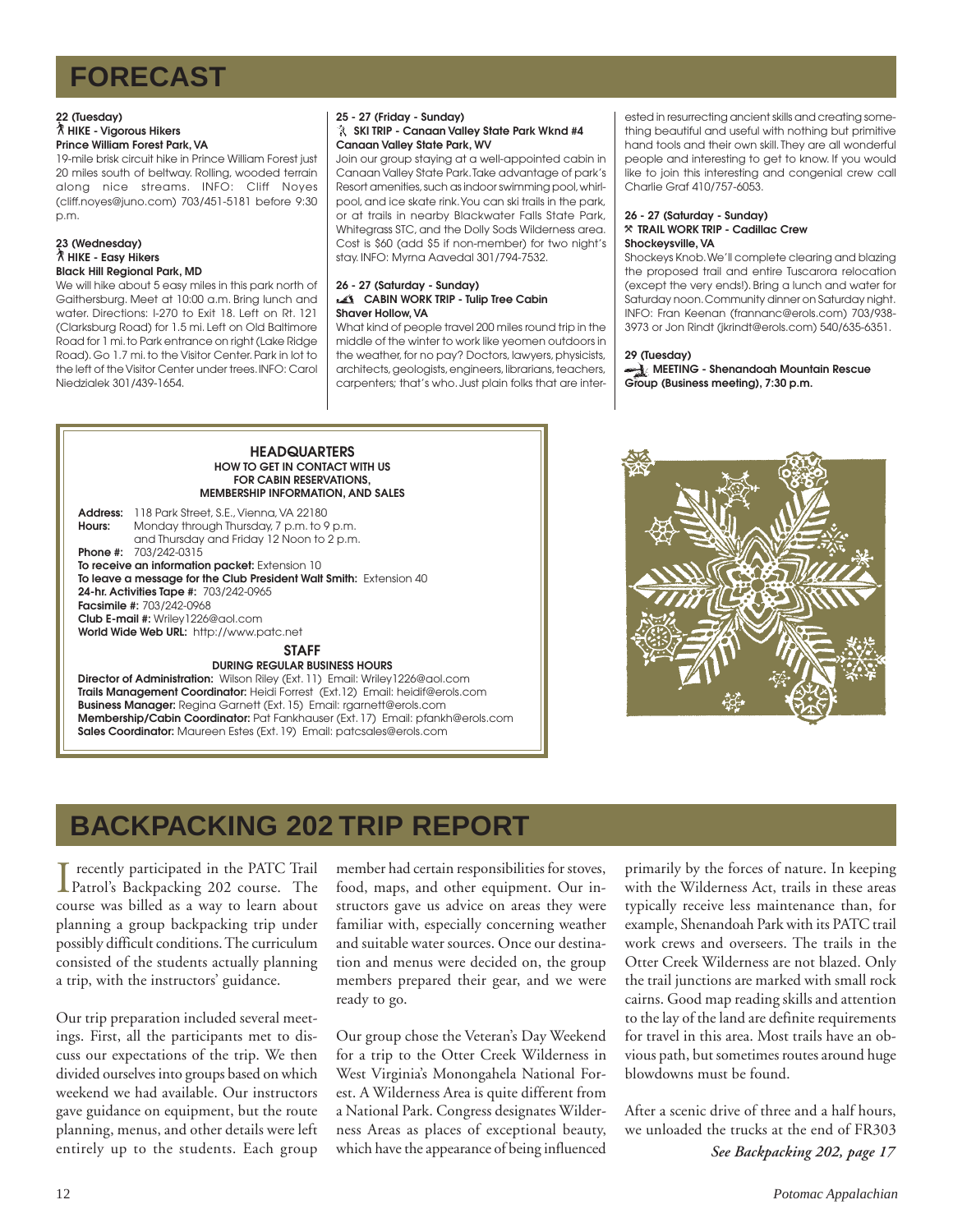## **NOTICES**

### **NEW NOTICES**

**OVERSEER WANTED** for Cowall Memorial Shelter. Contact Charlie Graf at cagraf@aol.com for further information.

**OVERSEER WANTED** for Boones Run Shelter. Contact Charlie Graf at cagraf@aol.com for further information.

**IF YOU'RE ABOUT TO CLEAN OUT YOUR LINEN CLOSET, DON'T THROW AWAY THAT OLD BATH TOWEL** that you're tired of looking at. Bears Den Hostel (owned and operated by ATC) will be happy to take it off your hands. The hostel provides bath towels for through-hikers, and after a hot summer, and a lot of sweaty hikers, our towels have more holes than towel. We are also in need of "loaner clothes" (t-shirts and shorts) that we also provide for the hikers while they are laundering their hiking duds. Please notify us if you have any of these items you would like to donate. On behalf of the Class of 2000 hikers, Thank You. INFO: Melody Blaney and Patti Landovek, Bears Den hostel, 18393 Blueridge Mountain Road, Bluemont, Va. 20135, 540/554-8708, bearden@crosslink.net

**I AM IN SEARCH OF PROPERTY, PREFERABLY IN VIR-GINIA,** in close proximity to the Appalachian Trail to be used as a retreat/hiker hostel. Existing buildings, barns, outbuildings, etc. are a plus, but not a necessity. If you know of property that meets these criteria, please contact me. INFO: Melody "Midnit" Blaney, 18393 Blueridge Moutain Road, Bluemont, Va. 20135, 540/554-8708, e-mail bearden @crosslink.net

**DISCOVER THE LAKE DISTRICT IN ENGLAND.** An invitation to fellow PATC members. Come and enjoy a leisurely guided hiking and sightseeing holiday in this beautiful corner of England. It is an area of outstanding natural beauty-land of Wordsworth, lakes, and mountains. INFO: Derek Teasdale at Dteasdale1@aol.com or John Mason at 703/450-5009 for local reference.

**DISCOVER THE NORTHUMBRIAN HERITAGE IN EN-GLAND.** An invitation to PATC members. Come and enjoy a leisurely guided hiking and sightseeing tour and explore the rich heritage of England's Border Country - from the Hills to the Sea, Romans and Christians, Castles and Battles, Stately Homes and the Great Outdoors. INFO: Derek Teasdale at Dteasdale1@aol.com or John Mason at 703/450-5009 for local reference.

**WANTED: PA CONTRIBUTOR IS LOOKING FOR CAMERA EQUIPMENT TO REPLACE WORN OUT GEAR.** If you have Canon or Nikon 35mm SLR camera bodies or lenses (non-auto focus is fine) gathering dust in your closet, give me a call. John (703) 938-6505 or luckj@juno.com

### **VOLUNTEER OPPORTUNITIES**

**NEEDED: VOLUNTEER COORDINATOR—**a Club member to coordinate volunteer opportunities and place volunteers in jobs. There is currently no placement system to match volunteers with open tasks; you can devise and implement one. No experience needed, just a general understanding of Club activities and a willingness to work. Most work will take place at the headquarters in Vienna. Call Tom Johnson, vice president for volunteerism, at 410/647-8554, or e-mail him at johnts@erols.com.

#### **DISCOUNTS FOR HIKE LEADERS.** The PATC hikes committee will offer a \$60 discount (or 50% of the tuition, whichever is smaller) on Club-approved wilderness first aid or other applicable training courses to any leader who agrees to lead at least three official Club hikes in the 12 months that follow the training course. So if you have heard about a really terrific training course that might be of benefit to a hike leader, but hesitated to take it because of the cost, this offer might be right down your alley. For details, contact Tom Johnson at 410/647-8554, johnst@erols.com.

**THE SALES OFFICE** is looking for volunteers interested in working as little or as long as you can manage it—Monday through Friday between 9 and 5 p.m. If interested, please contact the Sales Coordinator, Maureen Estes, by either calling headquarters at 703/242/0693, ext. 19, or by e-mail at patcsales @erols.com.

**NOT INTERESTED IN WORKING OUTDOORS?** PATC has a continuous need for Headquarters Volunteers willing to help out with a variety of tasks from manning the sales desk in the evening, to providing typing or office support. It takes a lot more than trail workers to keep the Club going! INFO: Wilson Riley (wriley1226@aol.com) 703/242- 0693, Ext. 11.

**PATC OVERSEERS** get BIG discounts from the following merchants who support our volunteer programs: -Blue Ridge Mountain Sports (Charlottesville/ Tidewater)-20% -Hudson Trail Outfitters (DC Metro Region) 15% -The Trailhouse (Frederick, MD) 15% -Casual Adventures (Arlington, VA) 10% -Campmor (Mail Order via PATC HQ) 10%. Check the back page of the PA for the latest trail, cabin, and shelter overseer opportunities. And all PATC members receive a 10% discount from Blue Ridge Mountain Sports. Be sure to have your membership ID or overseer ID ready when you shop.

**SHENANDOAH MOUNTAIN RESCUE GROUP** (SMRG) is seeking people interested in wilderness search and rescue. New member orientation meetings are held every month at PATC headquarters. NO EXPERIENCE IS NECESSARY. INFO: SMRG Operations 703/255-5034, then press #5.

**TOOL ROOM VOLUNTEERS NEEDED** to help sharpen and maintain tools at PATC Headquarters. INFO: Pete Gatje 703/242-0693 x13.

### **HIKING VACATIONS**

**COSTA RICA?** PATC members Tom and Steve Johnson (Los Dos Hermanos) will be leading another trip to the fabled land of jungles and volcanoes in February 2000 (theY2K Trip). A few spots still remain for this limited-edition boutique tour, but call soon for info/reservations - locally, Tom at 410/647- 8554 (johnts@erols.com) and distantly Steve at SJohnson151@compuserve.com or johnsos@ clemson.edu.

**HIKE THE ARCHAEOLOGICAL TREASURES** of Turkey's Aegean and Mediterranean Coastline with AMC group April 23-May 11, 2000. For prospectus, send self-addressed, stamped envelope to trip leader and long-time PATC member, Donald Erbe, 129 Main St (B-11), Cornwall, NY, 12518 (fax 914-534- 2368).

### **MISCELLANEOUS**

**CONSERVATION BUYERS WANTED:** PATC's Trail Lands Committee has a need for individuals interested in acquiring wilderness land to help insure the permanent protection of the trails in the PATC system. These private properties would be set aside for either the trail path itself or buffer land naturally preserving the trail environment. The buyer would have the option of placing a cabin on the land for the buyer's use and enjoyment, but the cabin would be sufficiently distant from the trail to insure privacy for both the cabin owner and the trail hiker. Donating a conservation easement over the property would result in the conservation buyer being entitled to take a significant tax deduction, while gaining the satisfaction of contributing to the perpetual preservation of a PATC trail. Inquires should be address to Phil Paschall, PATC Trail Lands Committee, 118 Park St, SE, Vienna, VA 22180.

**THE HOSTEL KNOWN AS "THE PLACE"** needs your help. The hostel is owned and operated by the Damascus United Methodist Church and is in its twenty-fourth consecutive year serving hikers and bikers on the Appalachian Trail, the National Transcontinental Bike Trail, and the Creeper Trail. Until now, donations by the people who stay at "the Place" have been sufficient to pay the operating expenses and for maintenance projects, but permanent repairs to the structure are now crucial, including installation of new vinyl siding at an estimated cost of \$10,000. We are asking for donations for the first time in order to make these necessary repairs. To make a donation to "The Place," make checks payable to the Damascus UMC Hostel, Damascus United Methodist Church, P.O. 348, Damascus, VA 24236-0358.

### **LOST AND FOUND**

**LOST WATCH AT DOYLE'S RIVER CABIN.** While staying at the Doyle's River Cabin in mid-October I lost a woman's silver watch with turquoise stones in the band. I've had the watch for 20 years, and it has great sentimental value. It's possible the watch slipped under the mattress in the lower bunk or along the trail to the cabin from the parking lot, the trail to the outhouse, or the trail down to the falls. Please contact me if you've found the watch. Thank you. Andrea C. Bassoff, 301/699-0250.

### **LOOKING FOR A MISSING BOOK FROM HIGHACRE:**

Highacre House possessed a picture book of Harpers Ferry and the pictures went as far back as the late 1700s. It was a hard cover book, published in 1988, with only a small number printed. The size was around 10x12. It was a private printing, but the name of the lady author or the title of the book escapes us. It was a picture story covering the early and later floods and pictures of the town as it was back in its early founding. There were lots of pictures throughout the 1800s and early 1900s. Whoever took this book away from the cabin is asked to return it, no questions asked. This is a collector's item and is the property of the Potomac Appalachian Trail Club. We ask for your cooperation in this matter.

**FOUND.** Flashlight found at Fowler Hollow Shelter on Tuscarora. INFO: Keith Daly, 304/229-0110.

Notices are published free of charge for PATC members only. PATC cannot vouch for any of the advertised items. No commercial advertisement or personal notices unrelated to hiking will be accepted. Deadline for inclusion is the first day of the month preceding issuance of the newsletter. Notices will be run for 3 months unless we are oth-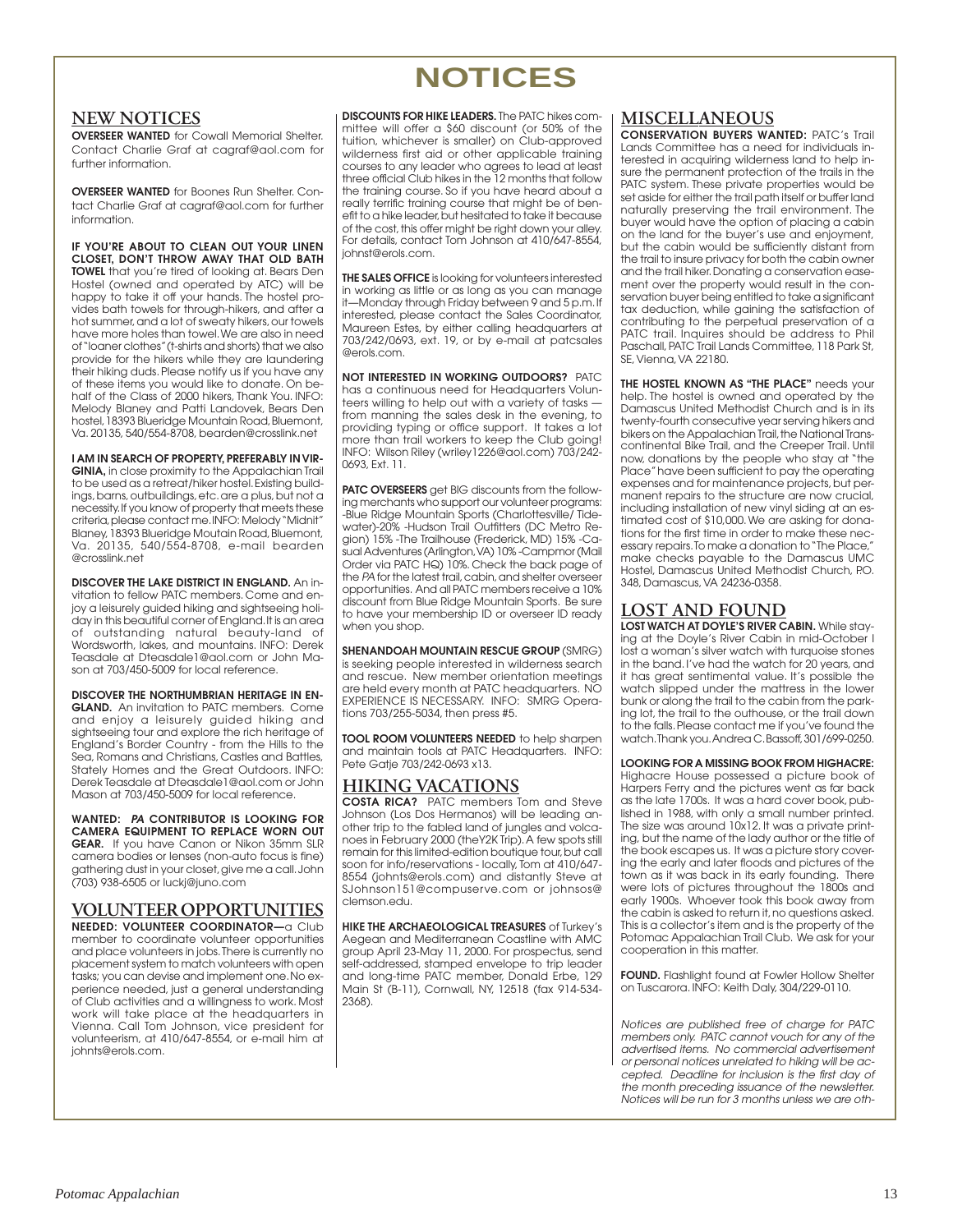### *Shelter, from page 5*

It didn't stop there—Ridgerunner Chad met a Boy Scout leader looking for a volunteer project for his troop—perfect timing, since we were ready to complete the digging and pouring of concrete footings for the stone wall.

The following weekend, Mike Anderson an instructor at the California School for the Deaf—paid a visit and so happened to have prior experience working with stone. His visit resulted in the wonderful stone bench built into the retaining wall. He arrived early on Saturday afternoon and decided to stay overnight with only a borrowed tent fly for a blanket and rolled up shirt for a pillow so he could stay the next day and help complete the stone wall. These are only a few highlights of the many stories one experiences on a typical PATC project.

### **Thanks to all who Helped**

As you might know, this shelter is replacing the Hemlock Hill Shelter, which has been on private land for many years. I'd like to acknowledge and thank the landowners—the Hennenbergers—who not only extended use of their land, but who years ago had a hand in building the Hemlock Hills shelter as a Scout project! (The Hemlock Hill Shelter is slated to be relocated to a spot on the Tuscarora Trail.)

I'd like to highlight people who worked between 7 - 24 worktrips. Without their commitment we could very well still be working on the shelter as this article goes to press! One danger in naming names is the possibility of leaving someone out, but I'll give it a go anyway.

Jim Skinner was part of the project from the beginning and was key in many ways to the smooth project. Lori Lutz was also there from the beginning, and now that the project is complete maybe in her doctoral studies she'll begin to receive A-plus rather than A-minus grades. Judy Coryell and her two young daughters, Vela and Lily, discovered the project in early summer and were a fixture thereafter. Vela and Lily were more than cute, little girls—they actually contributed positively in many ways including painting, caulking, nailing, and more. Stan and Yvette Turk (unrelated to Frank), along with their sons Robert and Daniel Turk were also early participants and later "adopted" the privy project as their main focus. John Mihall also discovered the project in early summer and remained a dedicated, quality worker in many ways—especially the landscaping of the shelter. "Hop" Long somehow managed plenty of worktrips in addition to his other PATC responsibilities. Newlyweds Roberto Reyes and Maggie Chan were frequent attendees. Dennis Smith often put his graduate school studies on the backshelf and helped carry the project through the hot summer months. John Akerley immediately connected with the project and bounced back and forth between it and the Tulip Tree cabin project. Bro' Mike Turk was especially helpful with the log construction and finishing touch phases. Stephen Springer doesn't know how to quit when you put a pick and shovel in his hands. And MSSD student James Addison would have made it every weekend if we had had transportation available for him.

I'd like to give special thanks to Charlie Graf for his endless support and sharing his rustic construction expertise through many phone calls and e-mail. He also coordinated and participated in the privy construction.

To have had this opportunity to contribute to the AT in this special way is something I'll never forget. To know that through-hikers, section hikers, Scouts, and others will all find a nice place to rest is especially rewarding. As the shelter neared completion, it seemed I spent as much time looking at the shelter as actually working on it. It's been a fun, rewarding project...so much fun in fact that preparation has now begun for constructing the much needed shelter for Weverton! Stay tuned, more fun is just around the corner, and you are cordially invited to be part of it. ❑

*—Frank Turk*

- *Logs* donated, felled & delivered to worksite—Wallace Johnson, Robert & Kayla
- **Bowie Shelter construction site made available by MNCPPC, Greg Lewis**
- Completed Shelter transported to AT from construction site, stumps removed, road access improved **by K.W. Miller, Inc**
- **T-Shirt designed by Nick Nau, MSSD Student**
- All funds for construction donated by David & Cynthia Cowall
- **T-Shirts silk screened—MSSD students/tchr Reggie King, & Kathleen Leidecker**
- 2 trees felled onsite and roof lumber delivery to AT worksite by Bobby Lowry
- **Rough lumber for scaffolding donated by Bill Everfield**
- **Native Maryland Plants**—John Mihal, the Cowall's & their family friends
- Use of tractor and private property used for material delivery spot by Bob Orndorf
- *Material hauled 4WD from delivery landing area to shelter worksite* **by Jim Skinner**
- **Photo Album for Cowall Family—Letizia Dominquez**
- *Signs*, California School for the Deaf Instructor Mike Anderson and his students
- **Endless on/off site technical advice and guidance, mason tools by Charlie Graf**
- *Metal roofing material ordered and delivered* by Bruce Clendaniel
- *Privy built and assembled* **by Boy Scouts, Stan Turk Family & Charlie Graf**
- Cement Mixer and 50 gallon water containers lent by Gallaudet's Physical Plant
- *Scribe and log dogs* made by Steven Doleac & MSSD Students
- *Transportation* **to worksite for MSSD students by ATC Grants in Outreach**
- **Tripod/Block and Tackle provided by Jim Skinner & Bill Wanger**

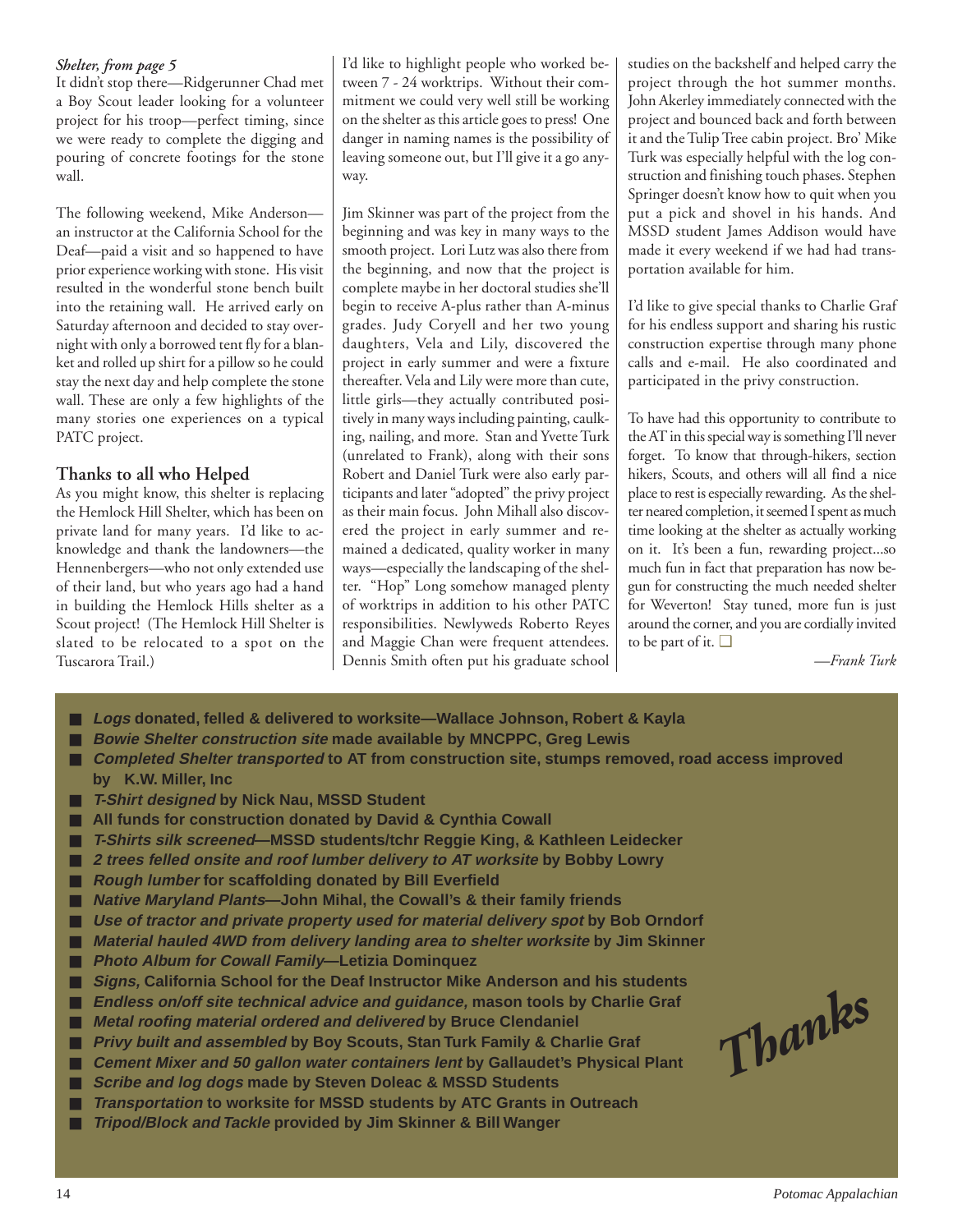### **150TH ANNIVERSARY COMMEMORATIVE CALENDAR**

The Chesapeake and Ohio Canal will celebrate its 150th anniversary in the year 2000.<br>Between March and October, the C&O Canal National Historical Park will host several events to commemorate the completion of the canal in 1850. As a memento of this year-long celebration, a calendar for the year 2000 is available for purchase, either by mail or at one of the park's five visitor centers. This 12" x 12" calendar, with many historic photographs and descriptions of canal life, will be a collector's item. Limited supply available. Don't miss this opportunity!

Make checks payable to: C&O Canal Fund/National Park Foundation (NPF)

c/o C&O Canal NHP P.O. Box 4 Sharpsburg, MD 21782

| Name                                   |        |                                    |                          |
|----------------------------------------|--------|------------------------------------|--------------------------|
| <b>Address</b>                         |        |                                    |                          |
| City                                   |        |                                    | Zip_                     |
| Phone                                  |        |                                    |                          |
| Number of Calendars                    |        | $X $9.95/ea =$                     |                          |
| Shipping and Handling                  |        |                                    | \$                       |
| Orders shipped to MD, add 5% sales tax |        |                                    |                          |
| Total                                  |        |                                    |                          |
| Shipping & Handling                    |        | <b>Bulk Ordering Fee Structure</b> |                          |
| 1 calendar                             | \$3.00 | $1 - 4$                            | Calendars = $$9.95$ each |
| 2 calendars                            | \$3.25 | $5 - 19$                           | Calendars = $$8.00$ each |
| 3-10 calendars                         | \$3.50 | $20 - 40$                          | Calendars = $$7.00$ each |
|                                        |        | 41 - 80                            | Calendars = $$6.50$ each |
|                                        |        | 81+                                | Calendars = $$6.00$ each |

### **Tulip Tree Cabin Schedule of Worktrips 2000**

JANUARY 15 - 16 JANUARY 29 - 30 FEBRUARY 12 - 13 FEBRUARY 26 - 27 MARCH 11 - 12 MARCH 25 -26 APRIL 8 - 9 APRIL 22 - 23 MAY 6 - 7 MAY 20 - 21 JUNE 3 - 4 JUNE 17 - 18 JULY 1 - 2 JULY 15 - 16 JULY 29 - 30 AUGUST 12 - 13 AUGUST 26 - 27 SEPTEMBER 9 - 10 SEPTEMBER 23 -24 OCTOBER 7 - 8 OCTOBER 21 - 22 NOVEMBER 4 - 5 NOVEMBER 18 - 19 DECEMBER 2 - 3 DECEMBER 16 - 17

### *Walt's Notes, from page 3*

I could pitch my tent. In a period of a few years my concern about job intimidation was replaced by joy and personal reward, rewards that are beyond description. I now understand why Frank Shelburne was still maintaining the Hot Mountain-Short Mountain Trail in Shenandoah National Park well into his eighties (Nov 99 PA).

### **Expectations**

What do the district managers expect of a trail overseer? Kerry Snow wrote in a previous edition of the *PA* that "the average PATC overseer is responsible for about one to two miles of trail. The basic responsibilities of an overseer are: 1) clipping and weeding, 2) treadway maintenance, and 3) blazing, as needed. In addition to summer underbrush, the overseer is usually expected to clear the trails of any small trees or limbs that have blocked the path. Treadway maintenance usually involves installing and

maintaining erosion control devices (water bars and checkdams). A typical year for a PATC overseer begins in late winter with an inspection hike, which gives the maintainer a chance to check up on any winter damage and to clear any small trees that have fallen. In early spring, the overseer returns with a pick and fire rake to clear the accumulated silt from the upper side of waterbars. By late spring, an average trail will need an initial weeding, and the conscientious overseer will clip woody vegetation back that might be protruding into the path. Depending on the trail, the overseer will probably return another time or two to cut back undergrowth during the summer months. Fall is a good time for a second waterbar trip, and the cool weather is usually perfect for blazing touch-ups."

Now is the time to contemplate maintaining a trail this coming season, either by yourself

or with someone else, in an environment of your choosing. I encourage you to check out the back page of this issue and give a district manager a call. You may wish to ask a district manager to show you what is involved. If you do not see a trail or area in the *PA* that interests you then please call Heidi Forrest at Headquarters and ask about other trails.

See you on the trail (perhaps your trail),

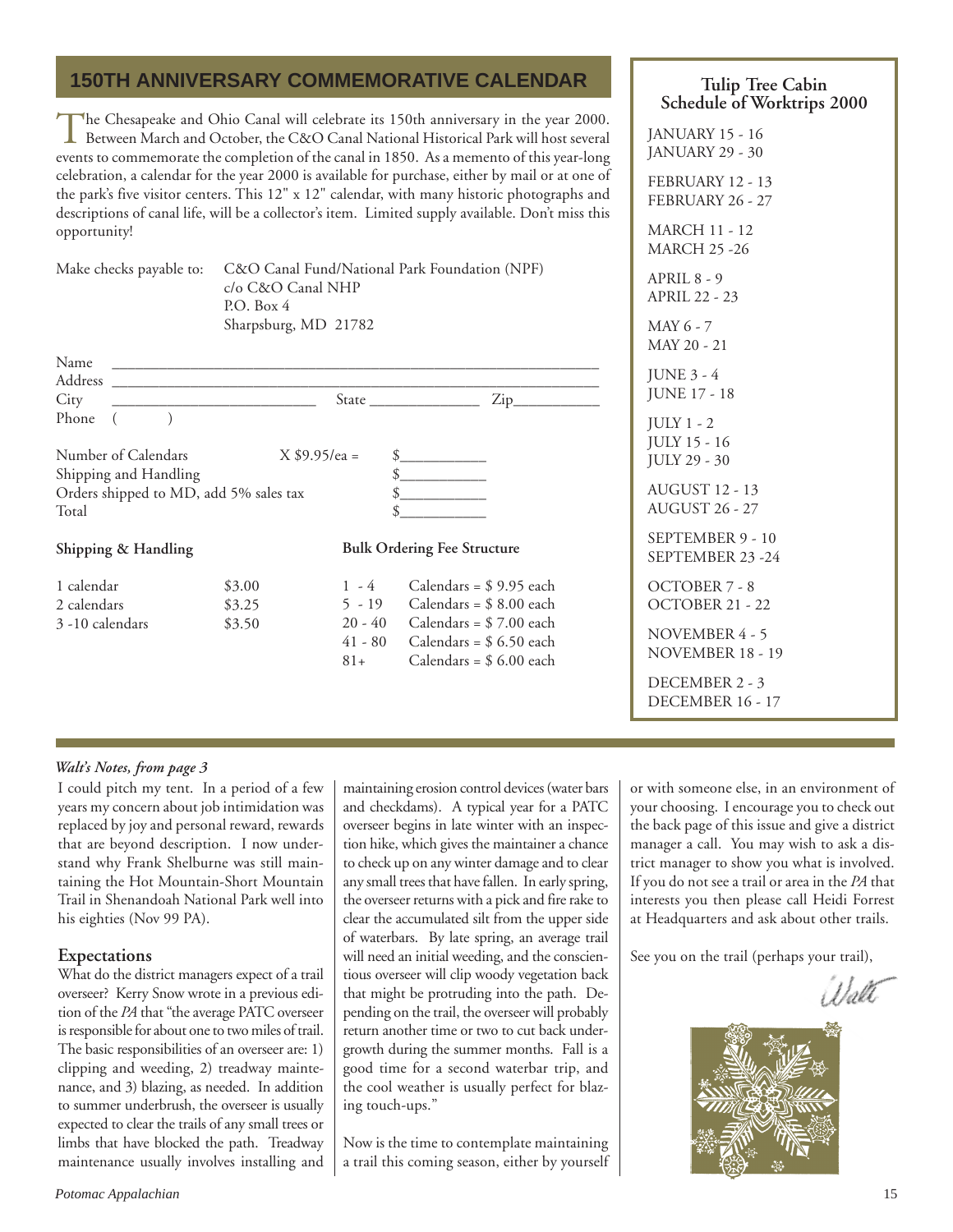in that wind. Most of it was holding the tents down while the poles were set up and the guy lines rigged.

Dinner, pasta with beef stew, hot chocolate, and three cookies for dessert, tasted like a five-star restaurant meal. The noisy flapping of the tent fabric was not a deterrent to a good night's sleep.

### **A Day on the Glacier**

The second day dawned quiet. The wind was calm, but we were in a cloud with visibility of about 50 yards. We had a lazy morning, sleeping in to around 8 am. After a warm breakfast of granola, oatmeal, and hot chocolate, we assembled for a review and practice of ice axe self-arrest and cramponing techniques, as well as walking roped up.

Walking with the crampons was much easier than the day before, and we made steady progress to our destination, Camp Scherman at 9,500 feet. This camp is a permanent camp with a small manned ranger's hut and privy. There are many flat places around the hut to pitch tents. The camp sits between two glaciers, the Emmons and the Winthrop, at the head of a large rocky ridge, Steamboat Prow separating the two glaciers.

Once we finished climbing the snowfield (called the Interglacier), we again climbed on a rocky ridge for a 100 yards to access the Emmons Glacier proper. The climb on the ridge wasn't much fun with the crampons, but it was a short stretch. Once down on the Emmons glacier, we began seeing all the crevasses, and the guides wound a careful way

*Mt. Rainier, from page 7* around them and sometimes over them on narrow snowbridges. My heart would beat extra fast as we crossed over them, but we finally reached our camp without incident.

> We pulled into Camp Scherman around 3 pm, the weather still overcast but without precipitation, temperatures in the high 20s. After setting up camp we rested up for the morning's summit attempt. Right around dinnertime the pregnant skies finally opened up, and a snowstorm hit us. The guides hinted at not trying for the summit unless the weather improved. We slept fitfully that night, excited and anxious about what lay in store for us in the morning.

### **Summit Attempt**

Wake up call was at 1:30 am. I popped my head out of the tent to find a half-moon night sky with sparkling stars. Seattle was visible 60 miles away. Not a breath of wind was in the air. A perfect summit day.

We geared up after a hot breakfast, put on our harnesses, helmets, crampons, and headlamps, and, with a much lighter pack (around 20 pounds), tied in to the rope. We started hiking at 3 am. Again the pace was nice and slow, although the steepness and lack of air were such that I was getting out of breath. We stopped for a short 5-10 minute rest every hour or so.

Up to this point the altitude had had no effect on me, but as we climbed higher I began to feel nausea, and a mild headache started around 11,000 feet. I hung in there until 12,000 feet where we had another rest. I tried to eat a bite of a candy bar, but it came back up. Caleb was also feeling the same if not worse, so we asked the guides what our options were. We could wait a bit to see if the altitude symptoms would pass, hang out in a sleeping bag and wait for the rest of the party to return from the summit, or go back down with one of the guides.

After a few minutes of rest we felt no better, so we opted to bail and descend back to Camp Scherman. We made it back down to 9,500 feet without incident by 7:30 am, changed into dry clothes, and went back to bed. I would continue to have a headache the rest of the day, but my stomach felt better.

The rest of the party summitted successfully, signed the register on the Columbia Crest, and were back down at l pm.

Glissading down the Mountain The next morning was our last day, and the plan was to descend all the way to the parking lot at White River campgrounds. We looked forward to the descent, as conditions were ripe for glissading, something I had never tried before. Once we were past Emmons Glacier and its crevasses we came to the long, steep snowfield called the Interglacier. Here we took off our crampons, and, using the ice axe as a rudder/ brake, we sat on the snow and slid down about 1/2 a mile. What a hoot it was. Once off the snow we stripped down to shorts and a thin top in the warm, sunny day and were soon back to our cars.

### **Preparing for Next Year**

I still feel elated about the experience. Being on that mountain got under my skin in a big way, and I'm already planning a return trip *See Mt. Rainier, page 17*

## **PHOTO TIPS COMPOSITION, PART THREE: THE RULE OF THIRDS**

Here are some arrangement guidelines that will help add visual impact to your photographs.

Imagine a series of lines dividing your scene into thirds, vertically and horizontally. They should resemble the "#" character, with the ends of the lines extending to the edges of your camera's viewfinder.

When composing your scene try to position the camera so important elements within the scene fall along these lines. For example, the horizon line should be placed one-third of

the distance from the top or bottom of the photo. Placing it near the top would emphasize the foreground, while placing it near the bottom would emphasize the sky.

When photographing a sunrise or sunset it is usually a good idea to place the horizon at the bottom third because the foreground will tend to be silhouetted anyway. Aiming the camera higher will provide better exposure with most automatic cameras, enhancing the colors in the sky.

The Rule of Thirds can also be used effectively

when you are including people in your scene. Your subject



should be placed about one-third of the distance from either side and facing slightly inward, toward the center of the scene.

This article and all of the previous articles are posted at the following web address along with links to illustrative photos: http:// www.geocities.com/mkarpie/tips.html ❑ *—Michael Karpie*

Next month: Size Relationships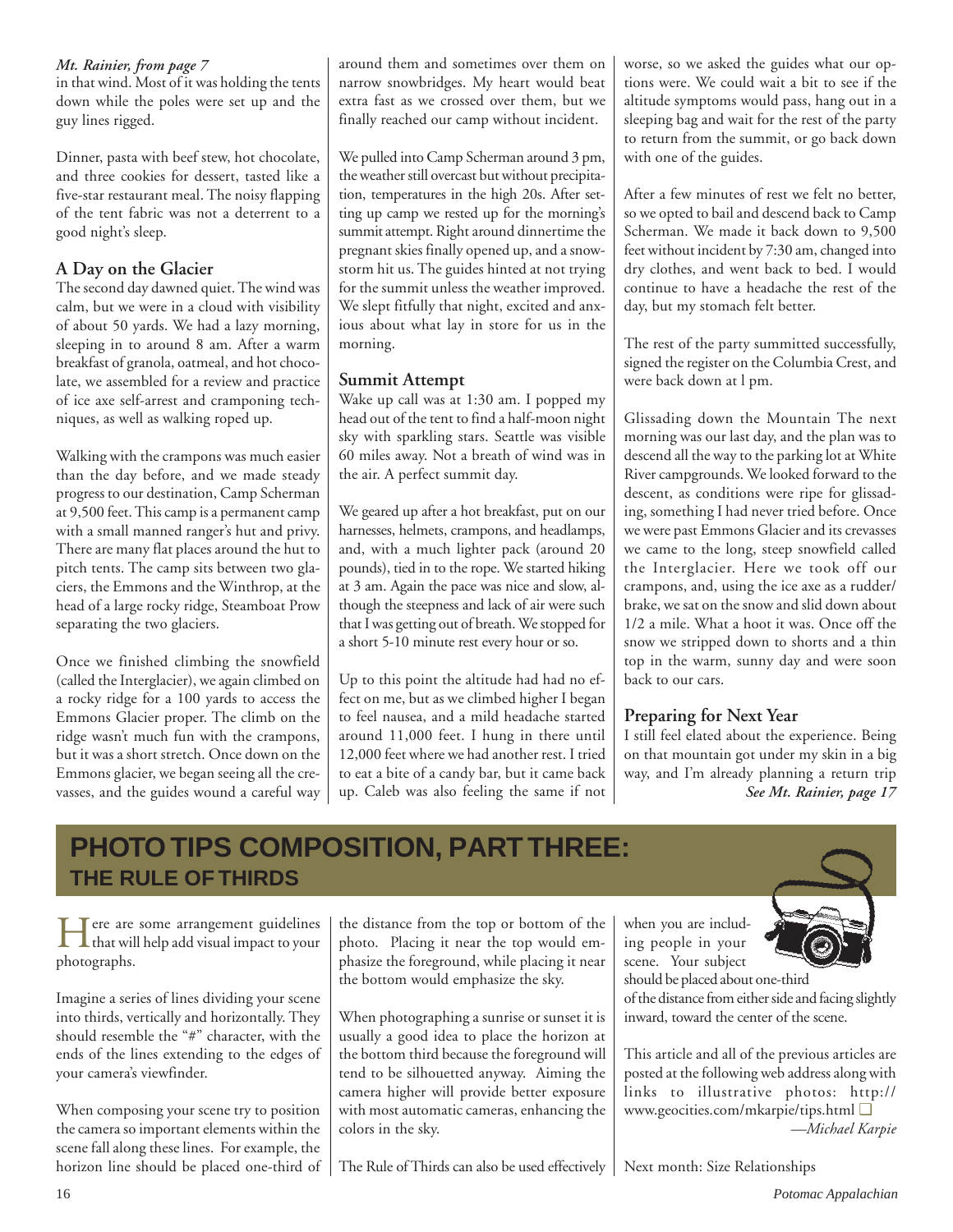### *Mt Rainier, from page 16*

for next year. I learned new skills and, more important, learned what my body does at altitude.

A few thoughts on training. Train slow and long. Yes, it's important to be aerobically fit, but your body has to be ready to walk 10-12 hours on summit day, slowly but steadily, after having been used hard in getting to base camp. Also walking on a glacier makes for a constantly uneven tread and sometimes to the point where my ankle got flexed beyond tolerable in every direction imaginable. I'm not quite sure how I could train for this, but it does bear consideration.

So how about joining me on Rainier next year? ❑

—Aurelio Roca



### Patrons

Capital Hiking Club Center Hiking Club Potomac Backpackers Association Sierra Club, MWROP Wanderbirds Hiking Club

### Corporate Supporters

Blue Ridge Mountain Sports Campmor Casual Adventures Duron Hewlett-Packard Hudson Trail Outfitters Outdoor Adventure REI The Outfitter at Harpers Ferry The Trail House Wilderness Voyagers

near Alpena Gap. We divided the group gear and weighed our packs, (mine was a hair under 40 pounds), signed the trail register, and started our three-day adventure.

The Otter Creek Trail descends gently through a green tunnel of rhododendron, often only backpack wide. The trail is quite muddy in places, and most of the area is covered in moss and ferns. In other parts of the forest there is very little understory, and the feeling is very open and park-like. The trail follows an old railroad bed and crosses the creek, several times staying on a fairly flat grade. There are few signs of camping, but we did have to remove a fire ring from the middle of the trail. After about six miles and a couple of rock hops across Otter Creek, we reached our first night's campsite situated within earshot of the creek on a wide bench. We were surrounded by walls of rhododendron, and rising above them were the ridges of McGowan Mountain to the west

We set up a cooking area, tent area, bear hang area, and designated a latrine area at the far end of the bench. Night came along very quickly in the valley. We were all in our bags a little after 6:30! We had a crescent moon, so there were plenty of stars to watch. After a quiet night, we were up near first light to heat our breakfast and tend to all the chores.

and Shaver's Mountain to the east.

The trail continues along the creek, sometimes climbing high above it along a narrow hillside tread. We passed a beautiful waterfall that looked like a great water slide. We stopped to fill our water bottles, and Kumait, one of our instructors, took the opportunity to wash his hair. He, of course, demonstrated the Leave-No-Trace method for us.

We proceeded on, as the saying goes, to our next creek crossing. Most of the crossings were rock hops at this time of the year, but on this last crossing three of our group, Larry, Harvey, and I, decided to trade boots for sandals and wade across. The water was cold but definitely bearable; those dry boots and socks really felt great! Now on the East Side of the creek for good, we started a very steep climb up the Green Mountain Trail. At the top we stopped for a well-deserved lunch, after Kumait, Martin, Hal, Harvey, and Michael removed a blowdown from the trail.

Our route continued to climb gently up the mountain, passing through some beautiful open areas, with moss-covered logs and more

*Backpacking 202, from page 12* rhododendron thickets. We reached the Shaver's Mountain Shelter around 3:30 p.m. after covering about eight miles and settled in to our routine of setting up camp. The shelter is located on a knob with million dollar views of Mt. Porte Crayon to the North, Middle Mountain directly ahead, and far to the South, Spruce Knob, the highest point in West Virginia. We watched the resident deer browse around the camp. They seemed tame, even though this area is open to hunting.

> After a slightly breezy night, we rose again at first light. We had grandstand seats for a beautiful sunrise. We ate a hot breakfast, and, after a quick repair to Hal's pack strap, which had been nibbled on by a nighttime visitor, we hit the trail again. Our route, the Shaver's Mountain Trail, started across a saddle, then followed the ridge top of Shaver's Mountain for several miles. We did another short, less steep climb over a knob and stopped for our first break amidst some hemlocks. We were making excellent time, with perfect hiking weather. The trail started a long descent following a few steep switchbacks. We reached our last trail junction and stopped to eat. After lunch we continued along a creek, passing more rhododendrons and then walking along the trunk of a large hemlock that had fallen the length of the trail. We reached the trucks around 1 p.m., after covering eight miles.

> I really enjoyed myself on this trip. I met some great people and learned a lot from the instructors and my fellow students.

> I'd like to take this opportunity to thank all the instructors, especially Hal, Larry, and Kumait for their efforts. With their shared knowledge and experience our trip went very smoothly. I would heartily recommend this course to anyone with an interest in improving his or her backpacking skills.

> > Trip participants:

Instructors: Hal Hallet, Larry Eads, and Kumait Jawdat.

Students: Randy Tompkins, Harvey Prendeville, R. Michael Smith, Martin Haberland, and John Bridges. ❑ *—John Bridges*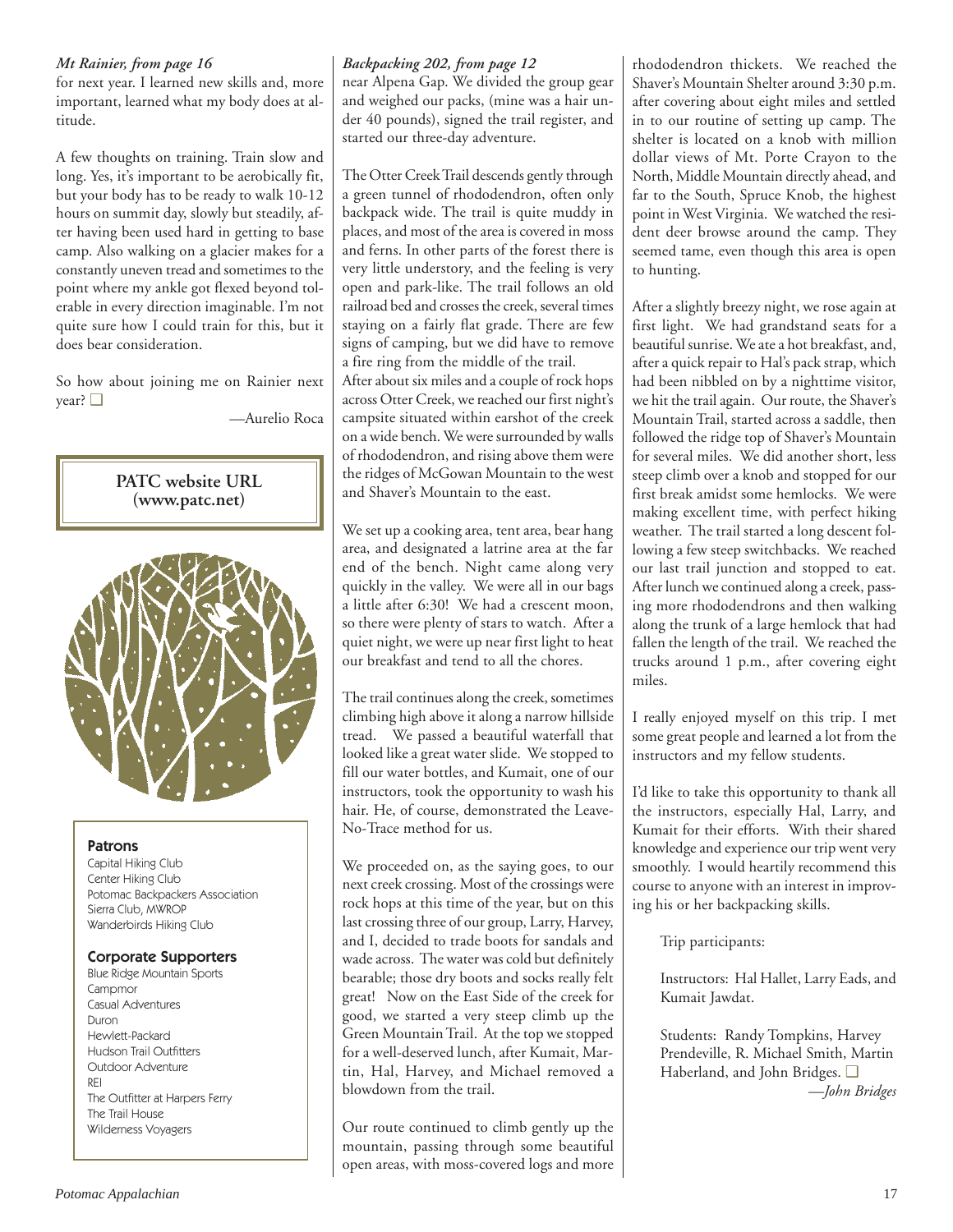## **TRAILHEAD**

Under the pretense of clearing blowdowns and adding erosion control devices, trail crews were active in early November enjoying the mild weather and clear, beautiful days. As usual, the absence of leaves presents views and openness obscured during the summer. Each season provides a distinctly different character to trails, therefore you must hike year-round to experience the many ambiences.

Leaves have fallen and by now have found their final resting-place—in your drains. Now is a good time to clear the drains before the leaves become a frozen mass. Crew leaders and overseers are encouraged to use the winter period to inventory and sharpen tools in preparation for next year. Liles Creighton will be glad to help sharpen and repair your tools if you will leave the tagged tools in the PATC tool room.

### **Hoodlums Active in November**

George Walters reports that all is well along the North District AT and wishes all PATC district managers, crew leaders, and trail overseers a Happy Y2K New Year! On their last worktrip of the 20th century, the North District Hoodlums built/rebuilt three dozen rock and earthen waterbars in November along the AT on South Marshall in SNP. The crew took it easy on Walters and Bernie Stalmann who lingered behind the pack, building the "consummate" rock waterbar and handing out PATC brochures to passing hikers. Afterwards, the Hoodlums joined the Blue and White team at Graves Mountain Lodge for a hearty dinner, and both crews retired to Meadows Cabin for an evening of fun, carousing, and swapping trail stories. Come Sunday, a country breakfast of scrambled eggs and sausage was followed by a day hike of Doubletop Mountain by some of the folks. The combined crew get-together was planned by Kerry Snow and George and proved to be a successful event, hopefully the first of a new annual tradition!

Also in November, the Hoodlums crew was presented with new Trail Crew T-shirts that were made in Nepal and brought back from that side of the world by overseer Tex Herbel. The jet black shirts feature the Hoodlums logo from their web page (www.patc.net/ ndhoods.html), as designed by Mike Ritoli, complete with red embroidered lettering and the little green lizard. Pretty sharp! Want one? Join the crew this coming year!

Congratulations to George Walters for receiving the Honorary Life Membership award at the PATC Annual Meeting.

### **Fire Update for the Trails Community**

Shawn Green, Park Trails Coordinator, reports that about noon on Tuesday, Nov. 16 it is believed that an arsonist ignited a fire inside Shenandoah NP along the lower Conway River Fire Road in Madison County. The

*Several Members of the North District Hoodlums Show off their new trail crew t-shirts. (L to R, Front: Tex Herbel, Maureen Harris. Back: Stephanie Bill, John McCrea, Dick Dugan.)*



Bootens Gap Fire grew to 1,578 acres (1,080 acres in park, 498 acres on State Game Lands) before it was contained on Nov. 21.

Although, the fire grew rapidly, driven by strong winds and steep terrain, it primarily burned leaf litter and did not burn the ice storm ('98) and Fran ('96) debris on the forest floor.

As in past fires, fire fighters took advantage of the park's trail system to establish fire lines. In this fire, the trail impacts were generally minimal. Along the Appalachian Trail leaf blowers and fire rakes cleared leaves off approximately 2 miles of AT from Hazeltop Mountain south to Bearfence Mountain. No doubt the leaves will blow back into the waterbars in time for spring cleaning in April. The AT was closed temporarily and has since been reopened.

The northern flank of the fire included portions of Laurel Prong, Cat Knob, and Jones Mountain Trails. Impacts to these trails are minimal with the exception of Jones Mountain Trail. A state fire dozer was used to establish fire line in the Rapidan Wildlife Management Area lands outside the park. The dozer line impacted approximately 300 yards of Jones Mountain Trail. A fire crew will attempt to rehab the dozer line.

This fire is an obvious reminder that this has been a relatively dry fall in spite of September's rains. If we don't get a real winter, forest fires can continue to pop up at anytime.

### **Checkdams Galore**

Beautiful days and mild temperature made for a great November work trip for the Cadillac Crew in the SNP North District. Heavy rains from hurricanes in September caused erosion on the AT south of Gravel Springs Gap. Sixteen dedicated volunteers, including four new crewmembers, quickly went through Park Service-provided locust logs, installing over fifty check dams. A troublesome lateral drain was reworked (thanks to Don White), and two serious rock drains were added on a steep section of trail.

Saturday evening at Indian Run Hut featured John Oscanyan's (aka "Lemon Drops") wet bar and Katherine Rindt's London Broil. After dinner, discussions around the fire

18 *Potomac Appalachian Continued on page 19*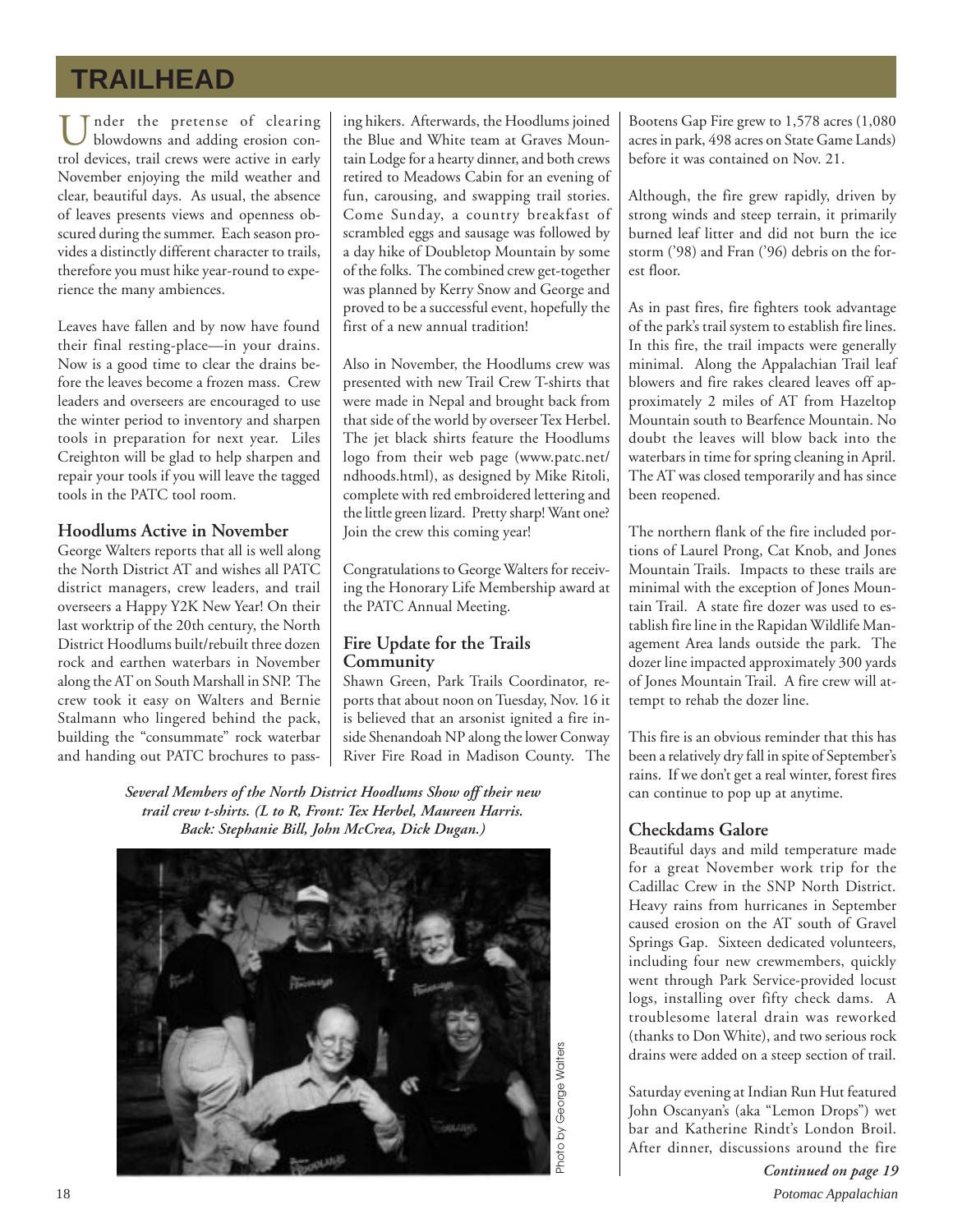### *Trailhead, from page 18*

ranged from politics to star constellations. The effect of the wet bar on unnamed crewmembers was quite noticeable.

### **Bear Den Mountain Revisited**

With 34 locust logs delivered by the National Park Service and sunny weather in the forecast, the scene was set for an early November assault on Bear Den Mountain. The Appalachian Trail descends steeply down the north slope of the mountain with the potential of creating serious erosion problems.

The SNP South Crew, consisting of seven PATC volunteers, ascended the mountain to the summit where most of the logs awaited. By lunchtime the logs were stripped of their bark and in place, ready to be dug in. By the end of the afternoon most of the waterbars were finished except for pinning.

Sunday the crew returned to finish the job. By early afternoon 28 waterbars were installed and the six remaining logs stashed until after the next good rain. Special thanks to Larry Linebrink for his "impromptu" workshop on log waterbar installation and to Lois Mansfield who took time off from her duties as District Side Trails Manager to help with this project. There was at least one case of sunburn reported.

### **Blue and White Mutton Top Tradition**

The Blue and White Crew continued their tradition of visiting the Mutton Top Cabin and the Staunton River Trail on Halloween weekend. The Crew spent Saturday and Sunday rebuilding the tread and installing erosion control devices on the middle section of the trail. The weather was a carbon copy of last year's trip (beautiful!). Crew founder and spiritual leader, Anneliese Ring, took two days out of a busy week in the area to join her friends on the trail. The Staunton River Trail, reopened in 1997 largely through the hard work of its current overseers, Mr. and Mrs. S.V. Dove, continues to improve under their stewardship. The Blue and White Crew thanks the Cadillacs for their excellent work on the Mutton Top view improvement (it made the Saturday evening pot-luck even more enjoyable).

Please send any interesting tale, technical advice, individual or group accomplishments, and trail maintenance questions to Trailhead, c/o Jon Rindt, 621 Skyline Forest Drive, Front Royal, VA 22630 or to jkrindt@erols.com. ❑

## **PATC'S FIRST PAID EMPLOYEE REMINISCES**

Dave Bates' reminiscence of Egbert and<br>Dorothy Walker in the November issue of the PA brought back memories of my friend Dr. Walker bent over the map table at PATC's old headquarters on N Street. We shared many lunches. Dr. Walker, an old Asia hand, brought his lunch wrapped Japanese style in a kerchief; mine was in a brown bag.

### **PATC Decides to Hire Office Workers**

In 1970, as PATC membership was growing, running the office was demanding more and more volunteer hours. Instead of getting out on the trail, the volunteers were tied to the indoors doing the work that many did at their day jobs. So they decided to recommend that PATC hire an office manager.

Because of PATC's tradition, many on the Council were reluctant to pay someone to do the work volunteers had done for decades. It would set bad precedent, they thought. However, the opponents lost.

PATC member Mildred Keddy recommended me for the job. I was interviewed by Ruth Blackburn and approved by the Council with the understanding that I would work only three days a week and be allowed to take my dog Creech to work with me.

I was PATC's first paid employee, often alone in the brownstone townhouse with only my faithful poodle on guard at the top of a long flight of stairs. PATC got two for the price of one, because Creech was the best watchdog on N Street.

Later, as PATC's membership surged, another employee, Eve Simon, was hired to also work three days a week. Finally, the office was manned six days each week.

### **Better Reward than a Paycheck**

My 12 years at PATC were rewarding, if not monetarily, but by the privilege of working with such stalwarts as Paula Strain, Rita Cloutier, Jack Reeder, Dorothy and Egbert Walker, Ed Garvey, Bill Amtmann, David Bates, Glen Moore, Sam Moore, Ruth and Fred Blackburn, Blondie Worrell, John and Virginia Oliphant, Marguerite Schneeberger, and Shirley Strong, among others.

Using what I learned from PATC about protection and preservation of natural resources, I went on to form a group in Fairfax County that has had a number of environmental successes.

### **Creech and Norma Retire**

At my retirement party, December 13, 1982, Creech was made an honorary lifetime member and was awarded a trail marker with an enormous dog chew bone attached, as well as an inscription that read, "To Creech Hoffman, who could deliver a terrifying bark or torn pant leg with the best of them, for 12 years of faithful watchdog service...respectfully presented by your PATC friends and associates." ❑

*—Norma Hoffman*

### **ARE YOU MOVING?!!**

Did you know that the Post Office charges PATC 50 cents every time they let us know a member has moved? You can help save money and get information to you faster just by telling us yourself.

Please fill out the following form and mail it to 118 Park Street, S.E., Vienna VA 22180-4609. You can also call Pat Fankhauser at 703/242-0693 or e-mail her at pfankh@erols.com.

\_\_\_\_\_\_\_\_\_\_\_\_\_\_\_\_\_\_\_\_\_\_\_\_\_\_\_\_\_\_\_\_\_\_\_\_\_\_\_\_\_\_\_\_\_\_\_\_\_\_\_\_\_\_\_\_\_\_\_\_\_\_

Name:

Effective date of New Address:\_\_\_\_\_\_\_\_\_\_\_\_\_\_\_\_\_\_\_\_\_\_\_\_\_\_\_\_\_\_\_\_\_\_\_\_\_\_\_ Old Address:

New Address:

New Phone Number:  $\frac{1}{\sqrt{1-\frac{1}{2}}}\frac{1}{\sqrt{1-\frac{1}{2}}}\frac{1}{\sqrt{1-\frac{1}{2}}}\frac{1}{\sqrt{1-\frac{1}{2}}}\frac{1}{\sqrt{1-\frac{1}{2}}}\frac{1}{\sqrt{1-\frac{1}{2}}}\frac{1}{\sqrt{1-\frac{1}{2}}}\frac{1}{\sqrt{1-\frac{1}{2}}}\frac{1}{\sqrt{1-\frac{1}{2}}}\frac{1}{\sqrt{1-\frac{1}{2}}}\frac{1}{\sqrt{1-\frac{1}{2}}}\frac{1}{\sqrt{1-\frac{1}{2}}}\frac{1}{\sqrt{1-\$